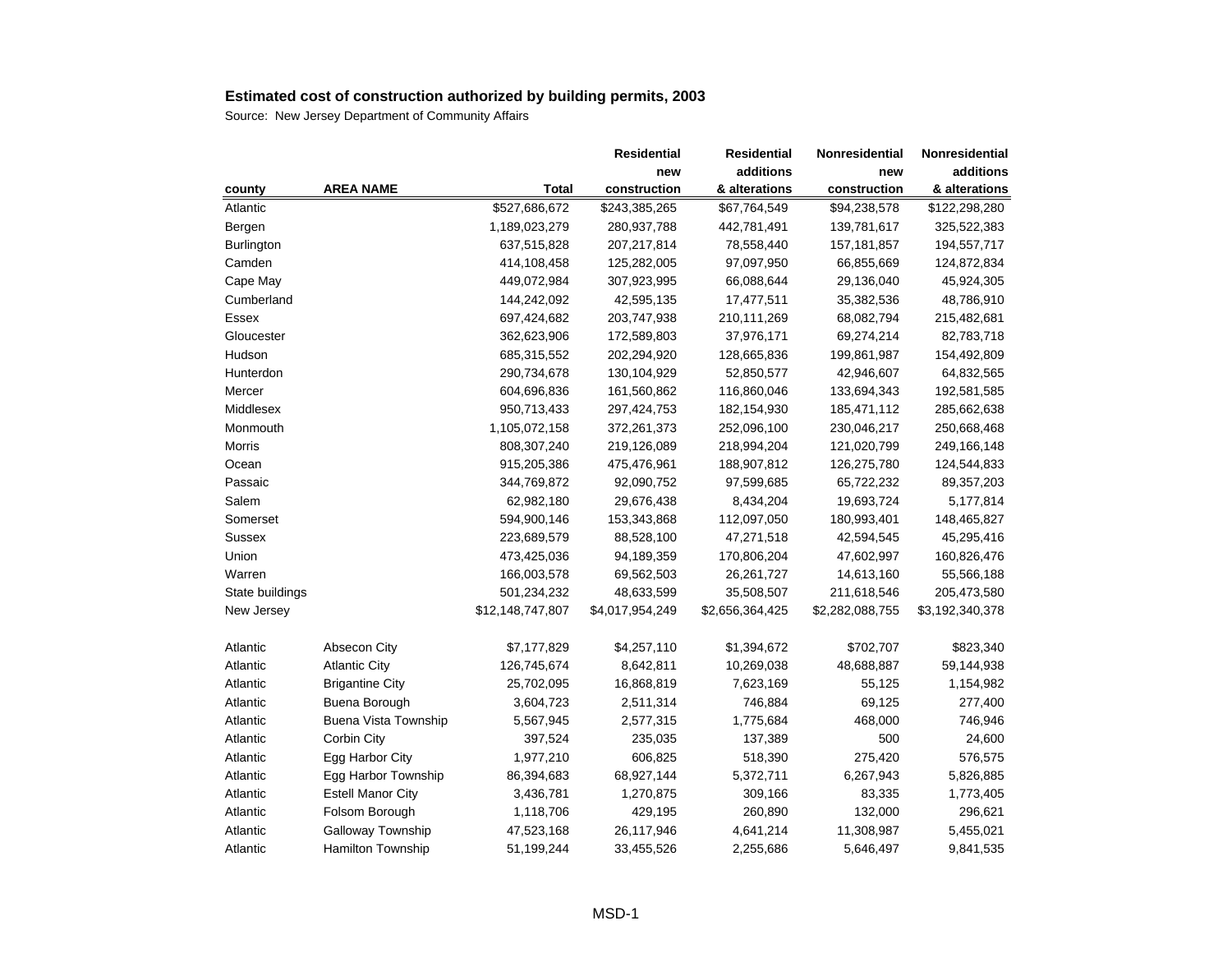|          |                          |              | <b>Residential</b> | <b>Residential</b> | Nonresidential | Nonresidential |
|----------|--------------------------|--------------|--------------------|--------------------|----------------|----------------|
|          |                          |              | new                | additions          | new            | additions      |
| county   | <b>AREA NAME</b>         | <b>Total</b> | construction       | & alterations      | construction   | & alterations  |
| Atlantic | Hammonton Township       | 20,323,342   | 12,629,710         | 2,466,982          | 970,278        | 4,256,372      |
| Atlantic | Linwood City             | 10,739,679   | 3,689,855          | 3,582,441          | 920,000        | 2,547,383      |
| Atlantic | Longport City            | 15,485,085   | 12,538,821         | 2,904,881          | 0              | 41,383         |
| Atlantic | Margate City             | 49,922,289   | 32,298,180         | 9,890,537          | 3,700          | 7,729,872      |
| Atlantic | <b>Mullica City</b>      | 10,267,538   | 1,486,040          | 922,917            | 216,236        | 7,642,345      |
| Atlantic | Northfield City          | 9,071,470    | 2,590,780          | 2,718,614          | 459,500        | 3,302,576      |
| Atlantic | Pleasantville City       | 19,232,592   | 3,647,246          | 1,672,789          | 6,620,483      | 7,292,074      |
| Atlantic | Port Republic City       | 1,744,970    | 1,274,930          | 406,165            | 44,675         | 19,200         |
| Atlantic | Somers Point City        | 21,647,767   | 4,214,145          | 2,701,593          | 11,275,480     | 3,456,549      |
| Atlantic | Ventnor City             | 6,972,035    | 2,334,600          | 4,637,435          | 0              | 0              |
| Atlantic | Weymouth Township        | 1,434,323    | 781,043            | 555,302            | 29,700         | 68,278         |
| Bergen   | Allendale Borough        | 6,836,517    | $\mathbf 0$        | 4,531,993          | 25,500         | 2,279,024      |
| Bergen   | Alpine Borough           | 16,146,641   | 13,760,935         | 1,159,565          | 20,000         | 1,206,141      |
| Bergen   | Bergenfield Borough      | 15,523,566   | 507,100            | 8,908,747          | 1,276,800      | 4,830,919      |
| Bergen   | Bogota Borough           | 2,790,250    | 14,500             | 1,993,600          | 194,600        | 587,550        |
| Bergen   | Carlstadt Borough        | 12,193,949   | 600,945            | 1,670,348          | 2,349,800      | 7,572,856      |
| Bergen   | Cliffside Park Borough   | 14,927,935   | 10,264,850         | 3,568,802          | 0              | 1,094,283      |
| Bergen   | Closter Borough          | 17,685,825   | 6,865,480          | 5,811,862          | 426,300        | 4,582,183      |
| Bergen   | Cresskill Borough        | 28,105,498   | 13,480,672         | 6,177,390          | 8,000,000      | 447,436        |
| Bergen   | Demarest Borough         | 7,708,981    | 2,972,650          | 4,239,041          | $\mathbf 0$    | 497,290        |
| Bergen   | Dumont Borough           | 8,614,637    | 1,313,040          | 6,796,212          | 30,800         | 474,585        |
| Bergen   | Elmwood Park Borough     | 9,191,891    | 1,175,885          | 6,270,006          | 26,500         | 1,719,500      |
| Bergen   | East Rutherford Borough  | 17,805,523   | 5,605,600          | 1,630,552          | 3,106,860      | 7,462,511      |
| Bergen   | Edgewater Borough        | 31,575,919   | 3,747,401          | 3,392,573          | 16,938,168     | 7,497,777      |
| Bergen   | Emerson Borough          | 5,903,689    | 1,646,730          | 3,490,155          | $\Omega$       | 766,804        |
| Bergen   | Englewood City           | 34,636,048   | 18,508,251         | 8,476,759          | 4,321,700      | 3,329,338      |
| Bergen   | Englewood Cliffs Borough | 27,088,133   | 13,876,151         | 2,975,504          | 8,266,200      | 1,970,278      |
| Bergen   | Fair Lawn Borough        | 28,366,270   | 497,900            | 18,987,021         | 875,900        | 8,005,449      |
| Bergen   | Fairview Borough         | 8,354,431    | 4,985,900          | 1,610,421          | 61,200         | 1,696,910      |
| Bergen   | Fort Lee Borough         | 42,082,269   | 7,702,900          | 14,988,658         | 9,136,000      | 10,254,711     |
| Bergen   | Franklin Lakes Borough   | 64,480,270   | 14,870,490         | 11,600,551         | 776,850        | 37,232,379     |
| Bergen   | Garfield City            | 23,563,959   | 1,309,101          | 4,049,685          | 14,878,960     | 3,326,213      |
| Bergen   | Glen Rock Borough        | 18,499,083   | 1,005,751          | 14,816,298         | 18,300         | 2,658,734      |
| Bergen   | <b>Hackensack City</b>   | 35,979,107   | 1,767,650          | 6,680,038          | 12,593,200     | 14,938,219     |
| Bergen   | Harrington Park Borough  | 6,301,560    | 1,357,755          | 4,722,870          | 0              | 220,935        |
| Bergen   | Hasbrouck Heights Boroug | 11,440,167   | 1,662,800          | 4,947,542          | 3,300,679      | 1,529,146      |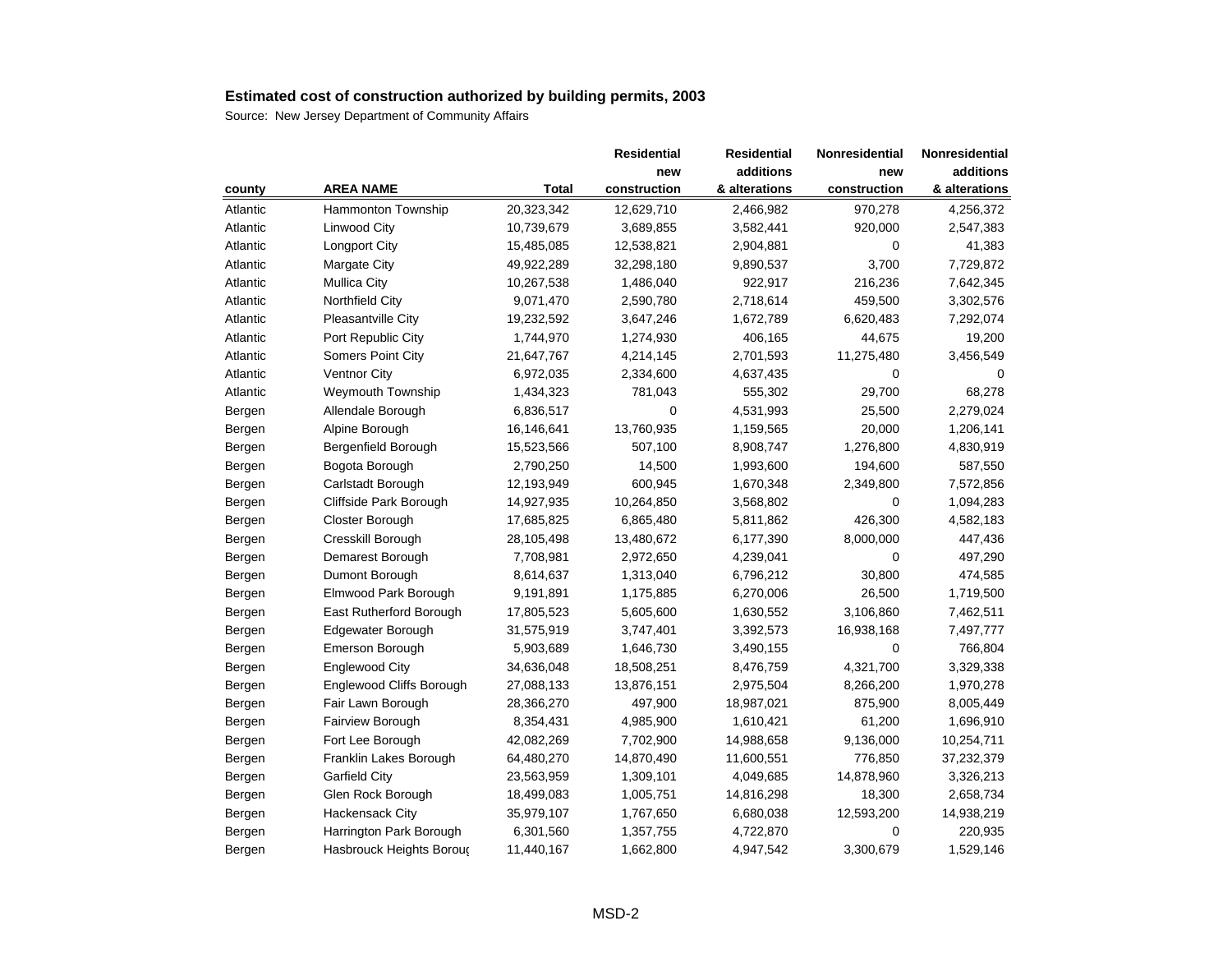|        |                            |              | Residential  | <b>Residential</b> | Nonresidential | Nonresidential |
|--------|----------------------------|--------------|--------------|--------------------|----------------|----------------|
|        |                            |              | new          | additions          | new            | additions      |
| county | <b>AREA NAME</b>           | <b>Total</b> | construction | & alterations      | construction   | & alterations  |
| Bergen | Haworth Borough            | 4,046,097    | 808,850      | 2,464,574          | 3,800          | 768,873        |
| Bergen | Hillsdale Borough          | 17,833,796   | 2,695,395    | 8,127,126          | 46,700         | 6,964,575      |
| Bergen | Ho-Ho-Kus Borough          | 10,020,063   | 1,303,750    | 8,429,028          | 56,000         | 231,285        |
| Bergen | Leonia Borough             | 4,269,581    | 155,506      | 3,504,698          | 114,000        | 495,377        |
| Bergen | Little Ferry Borough       | 4,589,670    | 233,000      | 2,236,894          | 2,000          | 2,117,776      |
| Bergen | Lodi Borough               | 4,210,881    | 3,501,575    | 453,706            | 203,600        | 52,000         |
| Bergen | Lyndhurst Township         | 13,454,723   | 2,609,062    | 6,354,024          | 812,500        | 3,679,137      |
| Bergen | Mahwah Township            | 45,212,767   | 10,812,184   | 7,706,438          | 8,466,206      | 18,227,939     |
| Bergen | Maywood Borough            | 5,584,898    | 0            | 3,810,926          | 13,400         | 1,760,572      |
| Bergen | Midland Park Borough       | 9,113,637    | 2,901,300    | 4,330,556          | 8,000          | 1,873,781      |
| Bergen | Montvale Borough           | 16,237,164   | 2,394,650    | 6,899,040          | 0              | 6,943,474      |
| Bergen | Moonachie Borough          | 4,941,476    | 22,000       | 823,916            | 1,200,000      | 2,895,560      |
| Bergen | New Milford Borough        | 10,473,660   | 929,135      | 7,542,816          | 328,000        | 1,673,709      |
| Bergen | North Arlington Borough    | 5,171,778    | 678,500      | 3,414,991          | 92,000         | 986,287        |
| Bergen | Northvale Borough          | 9,455,901    | 1,518,760    | 2,147,996          | 0              | 5,789,145      |
| Bergen | Norwood Borough            | 12,981,519   | 4,409,072    | 2,712,548          | 3,054,700      | 2,805,199      |
| Bergen | Oakland Borough            | 18,066,635   | 6,254,755    | 7,474,461          | 1,850,000      | 2,487,419      |
| Bergen | Old Tappan Borough         | 13,997,743   | 6,285,834    | 6,572,366          | 3,000          | 1,136,543      |
| Bergen | Oradell Borough            | 10,755,229   | 254,500      | 7,042,518          | 880,350        | 2,577,861      |
| Bergen | Palisades Park Borough     | 16,286,971   | 10,746,300   | 2,375,038          | 0              | 3,165,633      |
| Bergen | Paramus Borough            | 74,472,698   | 8,565,425    | 17,448,379         | 16,076,500     | 32,382,394     |
| Bergen | Park Ridge Borough         | 11,999,404   | 4,800,271    | 5,305,545          | 8,566          | 1,885,022      |
| Bergen | Ramsey Borough             | 28,861,564   | 7,904,360    | 12,937,435         | 154,150        | 7,865,619      |
| Bergen | Ridgefield Borough         | 17,657,456   | 4,258,242    | 5,532,936          | 1,651,900      | 6,214,378      |
| Bergen | Ridgefield Park Village    | 8,965,461    | 375,000      | 2,674,758          | 15,000         | 5,900,703      |
| Bergen | Ridgewood Village          | 37,913,179   | 3,699,700    | 27,585,265         | 1,064,950      | 5,563,264      |
| Bergen | River Edge Borough         | 8,262,857    | 216,000      | 6,399,455          | 99,001         | 1,548,401      |
| Bergen | <b>River Vale Township</b> | 12,606,352   | 2,612,850    | 6,968,736          | 0              | 3,024,766      |
| Bergen | Rochelle Park Township     | 6,550,744    | 1,233,800    | 2,010,297          | 1,142,750      | 2,163,897      |
| Bergen | Rockleigh Borough          | 2,514,650    | $\mathbf 0$  | 188,000            | 0              | 2,326,650      |
| Bergen | Rutherford Borough         | 15,819,065   | 1,055,500    | 10,595,965         | 1,741,401      | 2,426,199      |
| Bergen | Saddle Brook Township      | 14,007,574   | 1,948,700    | 7,080,987          | 1,372,500      | 3,605,387      |
| Bergen | Saddle River Borough       | 30,837,861   | 16,013,722   | 12,865,073         | $\mathbf 0$    | 1,959,066      |
| Bergen | South Hackensack Twp       | 6,074,246    | 425,600      | 669,266            | 2,716,600      | 2,262,780      |
| Bergen | <b>Teaneck Township</b>    | 29,025,287   | 3,407,965    | 18,822,779         | 1,786,345      | 5,008,198      |
| Bergen | <b>Tenafly Borough</b>     | 22,049,822   | 10,205,643   | 9,865,979          | 826,900        | 1,151,300      |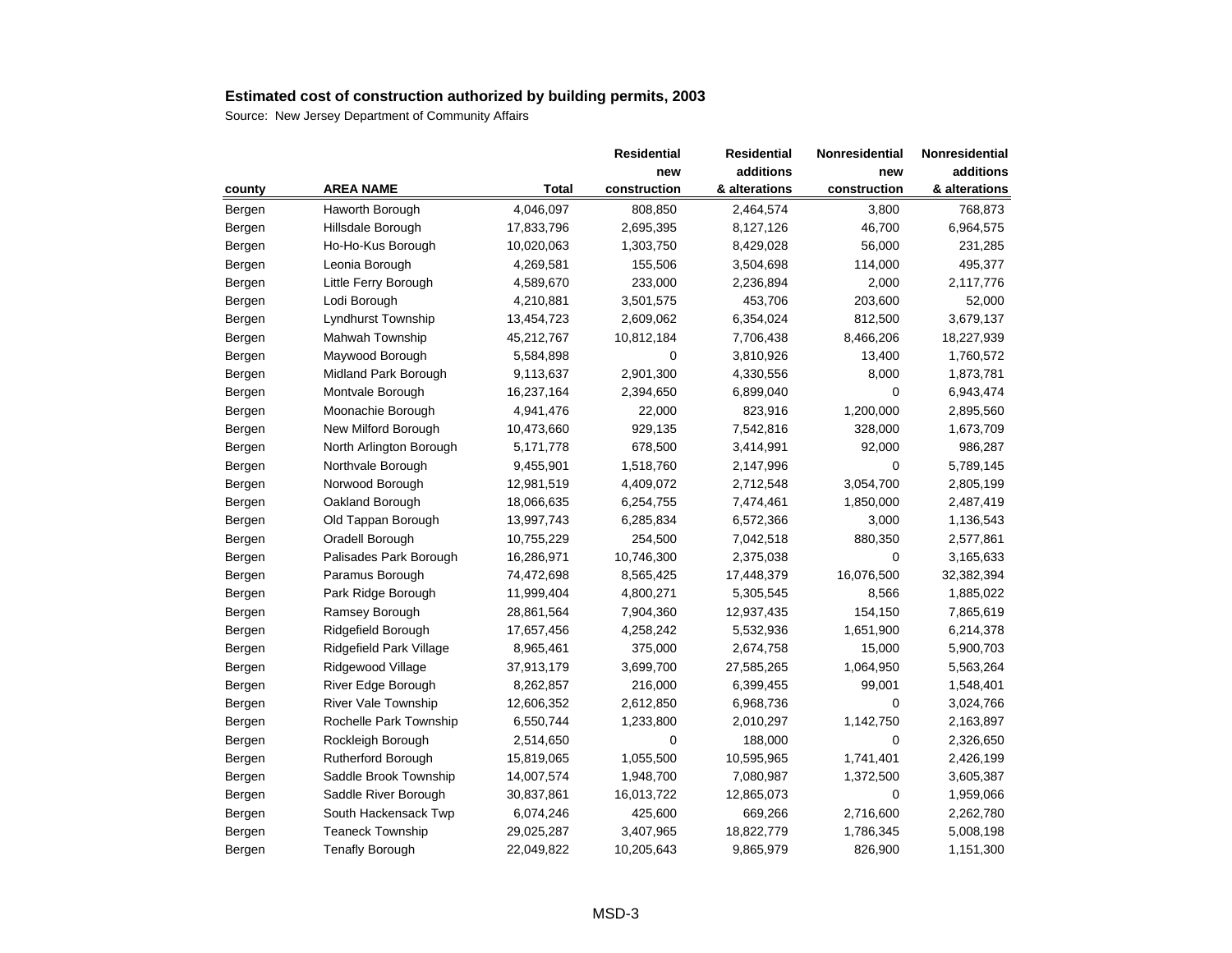|                   |                                |              | Residential  | <b>Residential</b> | <b>Nonresidential</b> | Nonresidential |
|-------------------|--------------------------------|--------------|--------------|--------------------|-----------------------|----------------|
|                   |                                |              | new          | additions          | new                   | additions      |
| county            | <b>AREA NAME</b>               | <b>Total</b> | construction | & alterations      | construction          | & alterations  |
| Bergen            | <b>Teterboro Borough</b>       | 2,504,852    | $\mathbf 0$  | 650                | 0                     | 2,504,202      |
| Bergen            | Upper Saddle River Borou       | 24,746,676   | 14,902,025   | 5,405,442          | 3,842,000             | 597,209        |
| Bergen            | <b>Waldwick Borough</b>        | 14,367,447   | 2,152,000    | 5,953,515          | 0                     | 6,261,932      |
| Bergen            | Wallington Borough             | 2,918,448    | 846,000      | 1,264,218          | 227,000               | 581,230        |
| Bergen            | Washington Township            | 10,206,528   | 584,600      | 7,341,710          | 100,000               | 2,180,218      |
| Bergen            | Westwood Borough               | 28,932,831   | 491,510      | 4,320,218          | 2,229,021             | 21,892,082     |
| Bergen            | Woodcliff Lake Borough         | 13,133,496   | 4,244,760    | 2,955,907          | $\mathbf 0$           | 5,932,829      |
| Bergen            | Wood-Ridge Borough             | 8,500,603    | 682,050      | 3,374,096          | 412,960               | 4,031,497      |
| Bergen            | <b>Wyckoff Township</b>        | 23,587,871   | 2,297,500    | 17,295,027         | 555,500               | 3,439,844      |
| <b>Burlington</b> | <b>Bass River Township</b>     | 1,269,594    | 624,500      | 165,694            | 122,100               | 357,300        |
| Burlington        | <b>Beverly City</b>            | 1,014,053    | 187,000      | 688,984            | 88,450                | 49,619         |
| Burlington        | Bordentown City                | 4,439,265    | 0            | 644,324            | 69,000                | 3,725,941      |
| Burlington        | <b>Bordentown Township</b>     | 73,556,552   | 23,044,377   | 1,818,856          | 44,947,970            | 3,745,349      |
| <b>Burlington</b> | <b>Burlington City</b>         | 61,495,865   | 1,182,506    | 1,058,325          | 1,118,638             | 58,136,396     |
| Burlington        | <b>Burlington Township</b>     | 27,939,297   | 3,430,860    | 4,188,254          | 12,374,229            | 7,945,954      |
| <b>Burlington</b> | Chesterfield Township          | 5,167,940    | 3,877,126    | 899,732            | 276,750               | 114,332        |
| <b>Burlington</b> | Cinnaminson Township           | 8,589,798    | 3,018,680    | 2,350,351          | 306,953               | 2,913,814      |
| Burlington        | Delanco Township               | 22,513,631   | 12,079,619   | 887,641            | 8,677,542             | 868,829        |
| <b>Burlington</b> | Delran Township                | 36,148,729   | 16,327,029   | 4,765,191          | 12,009,168            | 3,047,341      |
| Burlington        | Eastampton Township            | 1,128,731    | 5,710        | 754,820            | 17,000                | 351,201        |
| Burlington        | <b>Edgewater Park Township</b> | 7,340,101    | 1,316,295    | 1,091,744          | 0                     | 4,932,062      |
| <b>Burlington</b> | Evesham Township               | 56,452,300   | 22,777,568   | 5,924,656          | 13,611,572            | 14,138,504     |
| <b>Burlington</b> | Fieldsboro Borough             | 115,659      | 0            | 109,859            | 0                     | 5,800          |
| Burlington        | Florence Township              | 7,773,497    | 1,096,050    | 1,768,290          | 3,540,226             | 1,368,931      |
| Burlington        | <b>Hainesport Township</b>     | 26,567,108   | 22,365,756   | 2,000,539          | 1,398,119             | 802,694        |
| <b>Burlington</b> | Lumberton Township             | 32,103,641   | 9,932,457    | 1,802,490          | 13,356,079            | 7,012,615      |
| Burlington        | Mansfield Township             | 19,878,096   | 15,701,190   | 1,246,654          | 498,161               | 2,432,091      |
| Burlington        | Maple Shade Borough            | 3,186,037    | 295,052      | 901,927            | 266,600               | 1,722,458      |
| Burlington        | <b>Medford Township</b>        | 36,364,359   | 15,459,129   | 6,353,097          | 9,923,612             | 4,628,521      |
| Burlington        | Medford Lakes Borough          | 10,341,842   | 125,601      | 1,925,655          | 1,200,000             | 7,090,586      |
| <b>Burlington</b> | Moorestown Township            | 28,718,320   | 6,002,023    | 7,329,012          | 826,123               | 14,561,162     |
| Burlington        | Mount Holly Township           | 4,815,398    | 733,600      | 1,509,687          | 4,000                 | 2,568,111      |
| <b>Burlington</b> | Mount Laurel Township          | 57,723,956   | 9,673,391    | 9,736,754          | 21,023,234            | 17,290,577     |
| Burlington        | New Hanover Township           | 1,681,021    | 1,214,125    | 80,313             | 155,350               | 231,233        |
| <b>Burlington</b> | North Hanover Township         | 5,992,732    | 4,235,211    | 772,710            | 180,800               | 804,011        |
| Burlington        | Palmyra Borough                | 1,451,765    | 55,000       | 702,126            | 101,260               | 593,379        |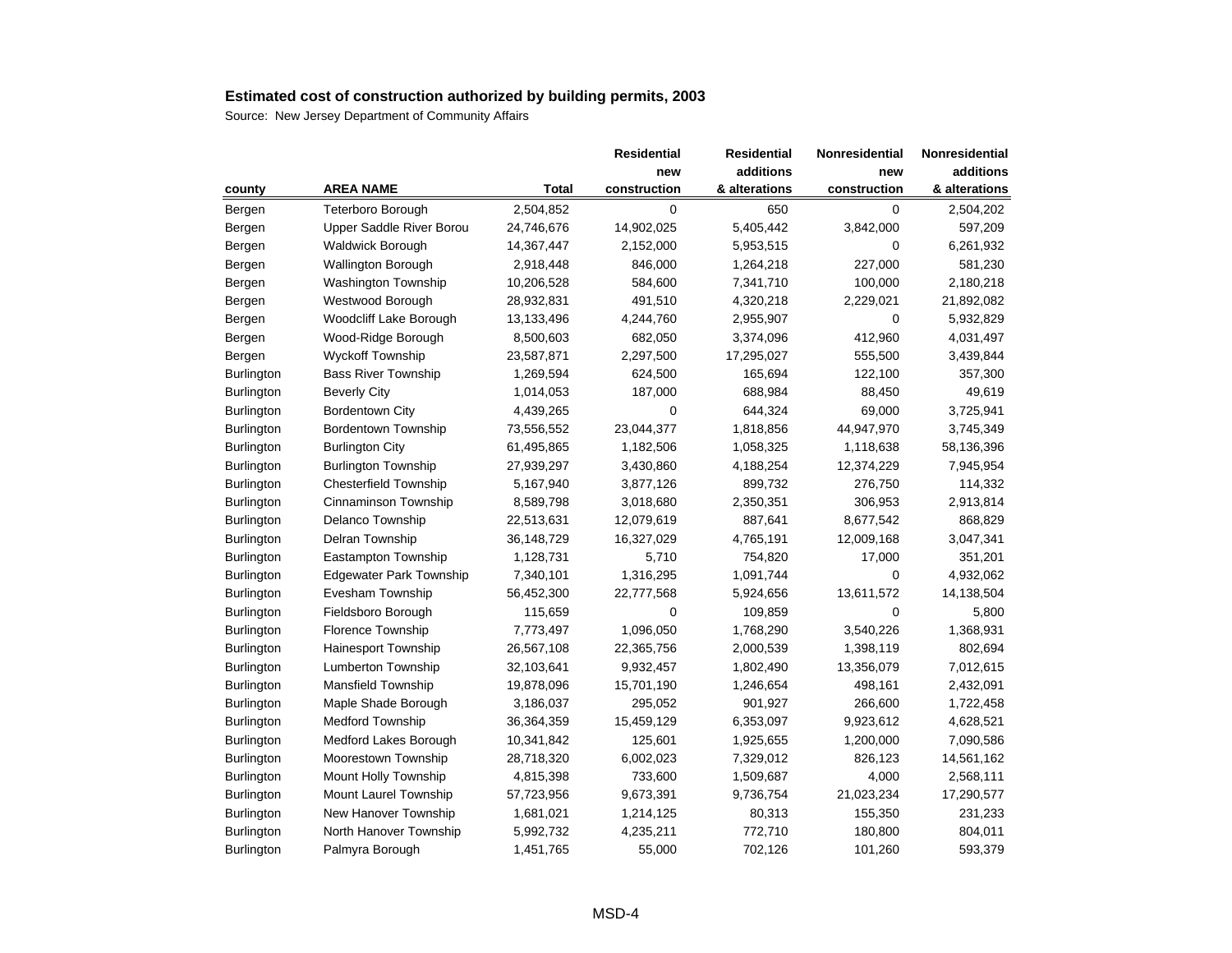|                   |                            |              | Residential  | <b>Residential</b> | Nonresidential | Nonresidential |
|-------------------|----------------------------|--------------|--------------|--------------------|----------------|----------------|
|                   |                            |              | new          | additions          | new            | additions      |
| county            | <b>AREA NAME</b>           | <b>Total</b> | construction | & alterations      | construction   | & alterations  |
| Burlington        | Pemberton Borough          | 2,339,873    | 2,056,560    | 155,131            | 4,710          | 123,472        |
| Burlington        | Pemberton Township         | 7,616,494    | 2,108,090    | 4,154,479          | 620,891        | 733,034        |
| <b>Burlington</b> | Riverside Township         | 10,943,124   | 1,113,216    | 988,711            | 13,000         | 8,828,197      |
| Burlington        | Riverton Borough           | 904,514      | 200,000      | 546,746            | 7,300          | 150,468        |
| Burlington        | Shamong Township           | 8,479,185    | 3,379,120    | 1,369,297          | 360,185        | 3,370,583      |
| Burlington        | Southampton Township       | 6,055,265    | 2,317,682    | 1,669,680          | 518,775        | 1,549,128      |
| Burlington        | Springfield Township       | 3,616,441    | 1,843,135    | 891,879            | 96,700         | 784,727        |
| <b>Burlington</b> | <b>Tabernacle Township</b> | 4,559,061    | 1,455,426    | 667,161            | 693,429        | 1,743,045      |
| <b>Burlington</b> | Washington Township        | 313,567      | 182,000      | 89,117             | 12,800         | 29,650         |
| <b>Burlington</b> | <b>Westampton Township</b> | 39,236,762   | 16,496,130   | 1,394,333          | 8,092,586      | 13,253,713     |
| Burlington        | Willingboro Township       | 7,876,776    | 286,300      | 4,875,250          | 586,000        | 2,129,226      |
| <b>Burlington</b> | <b>Woodland Township</b>   | 1,551,341    | 1,020,300    | 229,321            | 45,145         | 256,575        |
| Burlington        | Wrightstown Borough        | 254,138      | 0            | 49,650             | 37,400         | 167,088        |
| Camden            | Audubon Borough            | 4,288,549    | 331,850      | 1,534,612          | 1,102,000      | 1,320,087      |
| Camden            | Audubon Park Borough       | 136,683      | 0            | 116,733            | 0              | 19,950         |
| Camden            | Barrington Borough         | 3,081,665    | 306,120      | 2,070,570          | 54,475         | 650,500        |
| Camden            | Bellmawr Borough           | 5,199,895    | 59,000       | 1,903,290          | 2,043,090      | 1,194,515      |
| Camden            | Berlin Borough             | 15,161,532   | 5,771,294    | 1,062,621          | 0              | 8,327,617      |
| Camden            | <b>Berlin Township</b>     | 2,924,222    | 456,600      | 856,577            | 0              | 1,611,045      |
| Camden            | Brooklawn Borough          | 436,712      | 0            | 308,424            | $\Omega$       | 128,288        |
| Camden            | Camden City                | 42,959,184   | 6,902,977    | 8,494,982          | 9,422,430      | 18,138,795     |
| Camden            | Cherry Hill Township       | 92,958,402   | 5,655,300    | 29,336,657         | 22,384,612     | 35,581,833     |
| Camden            | <b>Chesilhurst Borough</b> | 665,681      | 481,900      | 149,629            | 0              | 34,152         |
| Camden            | <b>Clementon Borough</b>   | 1,059,507    | 273,269      | 392,907            | 52,238         | 341,093        |
| Camden            | Collingswood Borough       | 5,916,637    | 190,000      | 2,361,227          | 18,000         | 3,347,410      |
| Camden            | Gibbsboro Borough          | 7,561,538    | 584,378      | 888,890            | 1,208,450      | 4,879,820      |
| Camden            | <b>Gloucester City</b>     | 15,111,437   | 8,870,475    | 1,458,429          | 279,630        | 4,502,903      |
| Camden            | <b>Gloucester Township</b> | 60,512,558   | 22,548,152   | 9,038,349          | 11,155,925     | 17,770,132     |
| Camden            | Haddon Township            | 7,822,641    | 435,400      | 4,322,243          | 20,000         | 3,044,998      |
| Camden            | Haddonfield Borough        | 12,815,370   | 3,907,993    | 8,029,456          | 0              | 877,921        |
| Camden            | Haddon Heights Borough     | 3,642,620    | 132,500      | 3,395,920          | $\Omega$       | 114,200        |
| Camden            | Hi-nella Borough           | 40,725       | 0            | 32,425             | 0              | 8,300          |
| Camden            | Laurel Springs Borough     | 848,690      | 9,175        | 562,665            | 157,725        | 119,125        |
| Camden            | Lawnside Borough           | 3,878,173    | 3,534,380    | 270,523            | 3,800          | 69,470         |
| Camden            | Lindenwold Borough         | 1,683,476    | 189,400      | 1,113,027          | 27,346         | 353,703        |
| Camden            | Magnolia Borough           | 1,117,356    | 149,500      | 758,271            | 60,500         | 149,085        |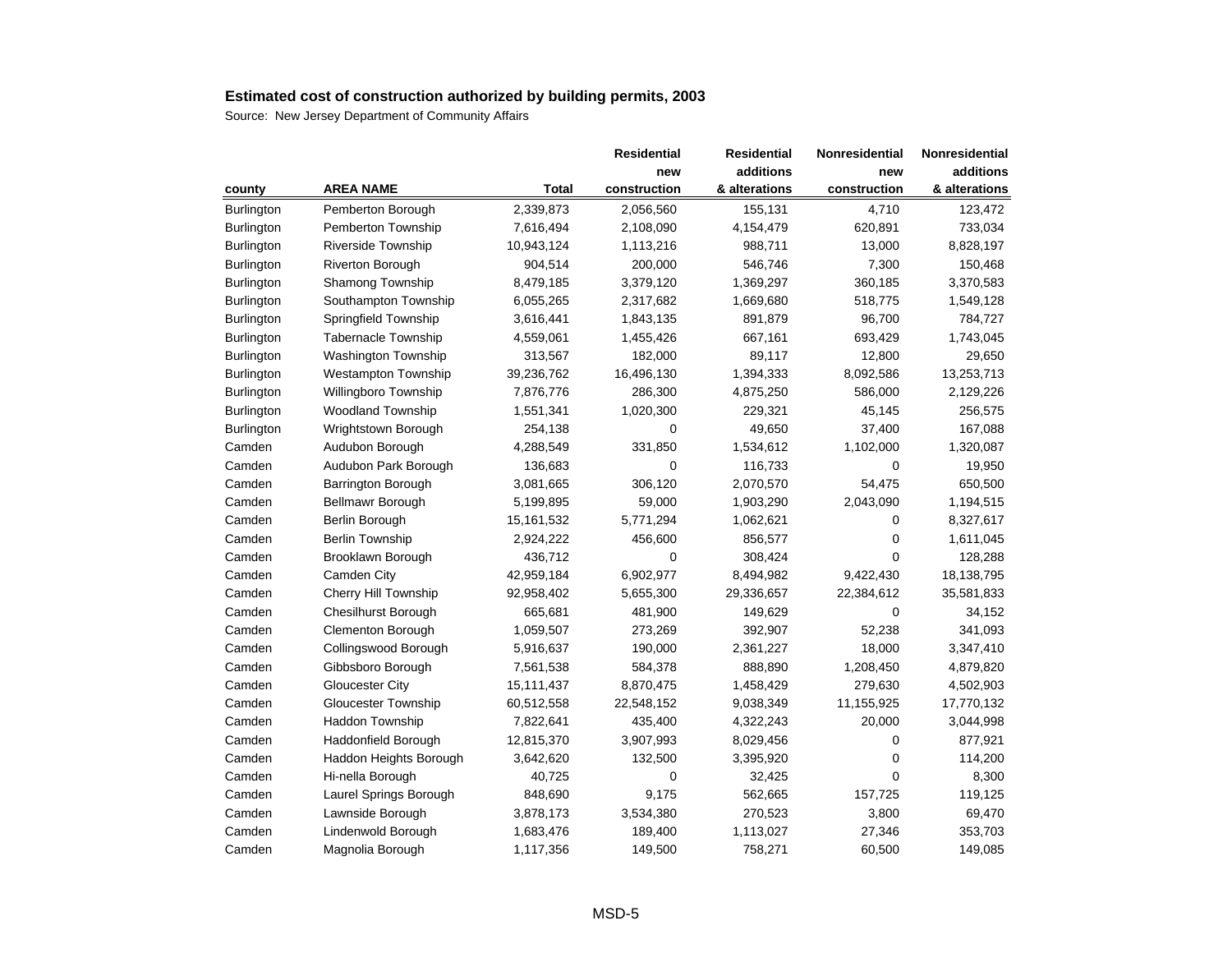|            |                            |            | <b>Residential</b> | <b>Residential</b> | Nonresidential | Nonresidential |
|------------|----------------------------|------------|--------------------|--------------------|----------------|----------------|
|            |                            |            | new                | additions          | new            | additions      |
| county     | <b>AREA NAME</b>           | Total      | construction       | & alterations      | construction   | & alterations  |
| Camden     | Merchantville Borough      | 4,474,186  | 2,927,181          | 1,317,875          | $\mathbf 0$    | 229,130        |
| Camden     | Mount Ephraim Borough      | 6,585,295  | 4,915,600          | 694,990            | 805,100        | 169,605        |
| Camden     | Oaklyn Borough             | 1,534,740  | 69,500             | 746,725            | 497,000        | 221,515        |
| Camden     | Pennsauken Township        | 12,244,436 | 390,150            | 2,992,604          | 2,923,651      | 5,938,031      |
| Camden     | Pine Hill Borough          | 6,837,045  | 4,718,000          | 747,375            | 1,189,935      | 181,735        |
| Camden     | Pine Valley Borough        | 247,835    | 0                  | 236,425            | 6,410          | 5,000          |
| Camden     | Runnemede Borough          | 3,391,202  | 663,225            | 1,658,196          | 0              | 1,069,781      |
| Camden     | Somerdale Borough          | 1,121,366  | 267,600            | 653,227            | 0              | 200,539        |
| Camden     | Stratford Borough          | 1,370,907  | 21,000             | 1,103,226          | 0              | 246,681        |
| Camden     | <b>Tavistock Borough</b>   | 0          | 0                  | 0                  | 0              | 0              |
| Camden     | Voorhees Township          | 38,137,905 | 14,365,255         | 3,665,247          | 10,377,185     | 9,730,218      |
| Camden     | <b>Waterford Township</b>  | 6,434,048  | 3,414,409          | 1,519,598          | 315,992        | 1,184,049      |
| Camden     | Winslow Township           | 41,791,298 | 32,740,422         | 3,190,993          | 2,750,175      | 3,109,708      |
| Camden     | Woodlynne Borough          | 114,942    | $\mathbf 0$        | 113,042            | 0              | 1,900          |
| Cape May   | Avalon Borough             | 59,302,052 | 46,861,178         | 8,768,915          | 450,325        | 3,221,634      |
| Cape May   | Cape May City              | 15,491,532 | 9,315,129          | 4,712,034          | 0              | 1,464,369      |
| Cape May   | Cape May Point Borough     | 2,352,984  | 1,713,900          | 620,659            | 8,750          | 9,675          |
| Cape May   | Dennis Township            | 8,205,101  | 2,627,100          | 1,601,446          | 1,812,138      | 2,164,417      |
| Cape May   | Lower Township             | 36,249,088 | 9,908,888          | 11,234,766         | 1,207,491      | 13,897,943     |
| Cape May   | Middle Township            | 46,211,805 | 20,763,756         | 1,870,841          | 16,505,394     | 7,071,814      |
| Cape May   | North Wildwood City        | 29,209,850 | 21,485,075         | 4,037,297          | 278,400        | 3,409,078      |
| Cape May   | Ocean City                 | 94,779,047 | 71,729,859         | 13,874,222         | 2,400,600      | 6,774,366      |
| Cape May   | Sea Isle City              | 30,120,426 | 23,506,885         | 3,652,814          | 2,460,400      | 500,327        |
| Cape May   | Stone Harbor Borough       | 16,919,408 | 11,481,862         | 4,307,282          | 18,000         | 1,112,264      |
| Cape May   | <b>Upper Township</b>      | 27,001,771 | 19,953,806         | 4,524,078          | 649,033        | 1,874,854      |
| Cape May   | West Cape May Borough      | 2,198,717  | 1,088,223          | 929,895            | 0              | 180,599        |
| Cape May   | West Wildwood Borough      | 838,125    | 186,550            | 645,525            | $\mathbf{0}$   | 6,050          |
| Cape May   | Wildwood City              | 40,749,806 | 34,101,949         | 1,842,922          | 3,225,400      | 1,579,535      |
| Cape May   | Wildwood Crest Borough     | 38,054,898 | 32,836,415         | 3,137,165          | 32,000         | 2,049,318      |
| Cape May   | Woodbine Borough           | 1,388,374  | 363,420            | 328,783            | 88,109         | 608,062        |
| Cumberland | <b>Bridgeton City</b>      | 9,833,758  | 3,728,300          | 1,807,433          | 615,600        | 3,682,425      |
| Cumberland | <b>Commercial Township</b> | 1,022,521  | 212,600            | 699,592            | 34,575         | 75,754         |
| Cumberland | Deerfield Township         | 1,884,125  | 730,475            | 387,105            | 147,600        | 618,945        |
| Cumberland | Downe Township             | 627,389    | 326,650            | 233,050            | 25,597         | 42,092         |
| Cumberland | <b>Fairfield Township</b>  | 17,380,236 | 779,004            | 472,432            | 15,597,480     | 531,320        |
| Cumberland | <b>Greenwich Township</b>  | 723,561    | 428,000            | 196,410            | 20,000         | 79,151         |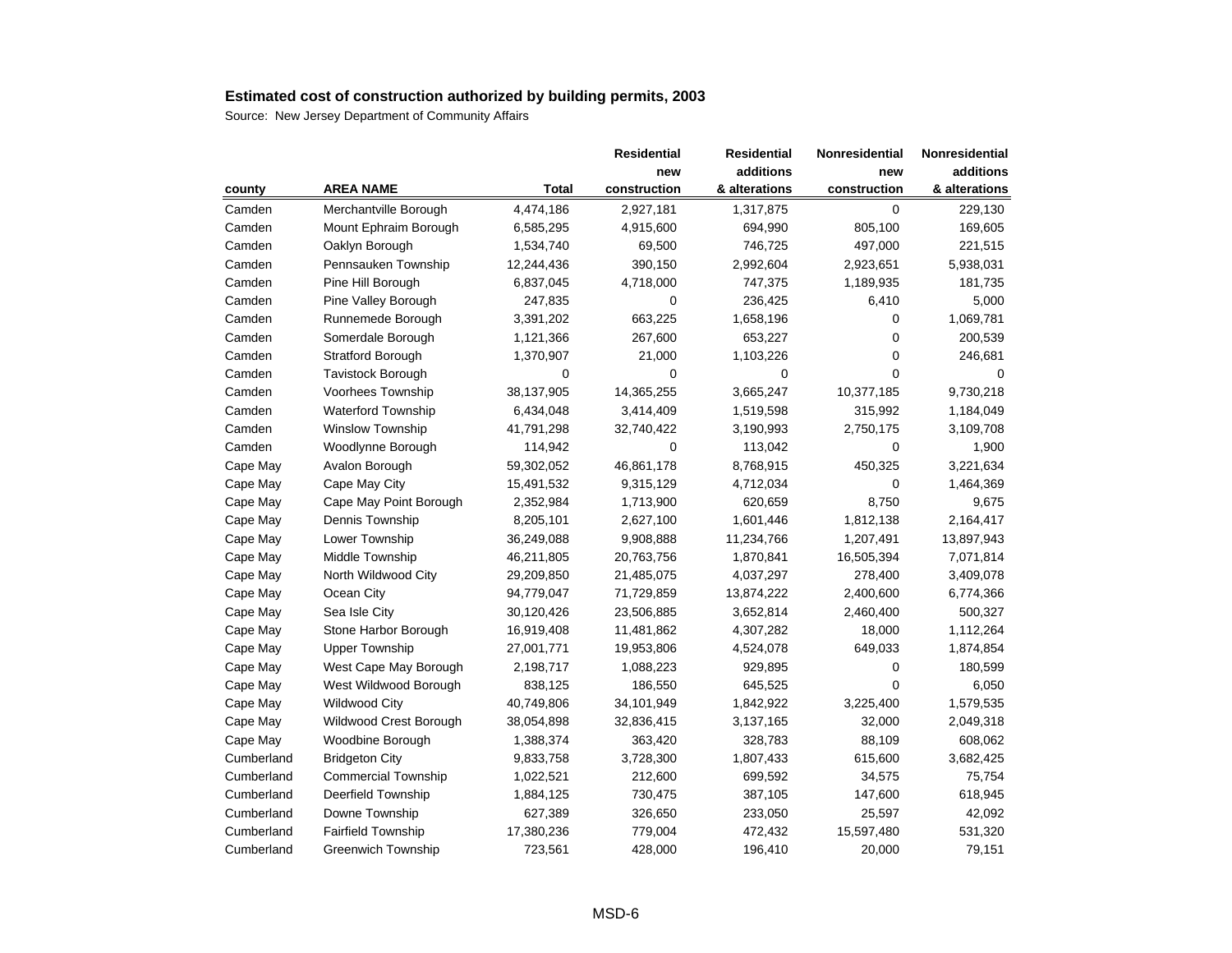|            |                             |              | <b>Residential</b> | <b>Residential</b> | Nonresidential | Nonresidential |
|------------|-----------------------------|--------------|--------------------|--------------------|----------------|----------------|
|            |                             |              | new                | additions          | new            | additions      |
| county     | <b>AREA NAME</b>            | <b>Total</b> | construction       | & alterations      | construction   | & alterations  |
| Cumberland | <b>Hopewell Township</b>    | 8,063,514    | 1,093,500          | 683,144            | 453,920        | 5,832,950      |
| Cumberland | Lawrence Township           | 2,279,720    | 1,180,000          | 1,099,720          | 0              | 0              |
| Cumberland | Maurice River Township      | 2,309,244    | 616,130            | 1,340,732          | 202,852        | 149,530        |
| Cumberland | Millville City              | 31,154,883   | 6,493,204          | 2,268,274          | 3,013,673      | 19,379,732     |
| Cumberland | Shiloh Borough              | 297,763      | 0                  | 295,563            | 0              | 2,200          |
| Cumberland | <b>Stow Creek Township</b>  | 1,409,645    | 1,071,000          | 161,945            | 151,200        | 25,500         |
| Cumberland | Upper Deerfield Township    | 8,043,581    | 3,364,453          | 1,254,739          | 2,806,129      | 618,260        |
| Cumberland | <b>Vineland City</b>        | 59,212,152   | 22,571,819         | 6,577,372          | 12,313,910     | 17,749,051     |
| Essex      | <b>Belleville Town</b>      | 14,063,991   | 2,477,040          | 5,014,113          | 922,430        | 5,650,408      |
| Essex      | <b>Bloomfield Township</b>  | 19,361,771   | 525,000            | 11,966,918         | 150,000        | 6,719,853      |
| Essex      | Caldwell Township           | 6,803,746    | 1,450,300          | 2,524,140          | 1,705,000      | 1,124,306      |
| Essex      | Cedar Grove Township        | 30,094,080   | 19,628,200         | 3,258,990          | 3,149,500      | 4,057,390      |
| Essex      | East Orange City            | 23,309,230   | 6,360,475          | 8,123,252          | 935,150        | 7,890,353      |
| Essex      | <b>Essex Fells Township</b> | 5,809,443    | $\mathbf 0$        | 4,509,939          | 0              | 1,299,504      |
| Essex      | Fairfield Township          | 25,599,891   | 8,180,068          | 4,098,108          | 3,714,401      | 9,607,314      |
| Essex      | Glen Ridge Borough          | 6,163,427    | 0                  | 5,073,376          | 10,000         | 1,080,051      |
| Essex      | Irvington Township          | 8,122,919    | 1,208,540          | 4,444,575          | 1,024,677      | 1,445,127      |
| Essex      | Livingston Township         | 28,611,286   | 4,060,349          | 11,621,054         | 3,614,277      | 9,315,606      |
| Essex      | Maplewood Township          | 12,038,431   | 105,980            | 8,703,356          | 196,294        | 3,032,801      |
| Essex      | Millburn Township           | 62,992,836   | 14,523,425         | 26,719,715         | 1,135,504      | 20,614,192     |
| Essex      | Montclair Township          | 45,757,798   | 3,910,489          | 26,285,630         | 6,256,274      | 9,305,405      |
| Essex      | <b>Newark City</b>          | 248,116,867  | 125,494,987        | 25,673,363         | 28,522,020     | 68,426,497     |
| Essex      | North Caldwell Borough      | 16,487,474   | 1,520,210          | 7,660,054          | 973,500        | 6,333,710      |
| Essex      | <b>Nutley Township</b>      | 13,945,915   | 501,445            | 10,643,338         | 5,000          | 2,796,132      |
| Essex      | City of Orange Township     | 10,462,834   | 4,379,040          | 3,150,156          | 213,000        | 2,720,638      |
| Essex      | Roseland Borough            | 13,242,083   | 5,514,061          | 3,936,927          | 524,300        | 3,266,795      |
| Essex      | South Orange Village        | 13,879,735   | 1,109,000          | 10,831,383         | 27,750         | 1,911,602      |
| Essex      | Verona Township             | 12,659,299   | 438,500            | 7,766,874          | 3,084,000      | 1,369,925      |
| Essex      | West Caldwell Township      | 12,340,558   | 1,689,325          | 4,908,664          | 464,760        | 5,277,809      |
| Essex      | West Orange Township        | 67,561,068   | 671,504            | 13,197,344         | 11,454,957     | 42,237,263     |
| Gloucester | Clayton Borough             | 11,435,692   | 8,040,700          | 1,940,268          | 920,200        | 534,524        |
| Gloucester | Deptford Township           | 47,382,143   | 26,507,700         | 4,183,746          | 4,636,406      | 12,054,291     |
| Gloucester | East Greenwich Township     | 13,795,447   | 9,966,342          | 2,335,328          | 792,547        | 701,230        |
| Gloucester | <b>Elk Township</b>         | 775,795      | 577,300            | 104,095            | 94,000         | 400            |
| Gloucester | Franklin Township           | 21,258,314   | 16,071,140         | 1,839,221          | 1,704,807      | 1,643,146      |
| Gloucester | Glassboro Borough           | 17,432,518   | 2,070,900          | 1,853,900          | 5,714,515      | 7,793,203      |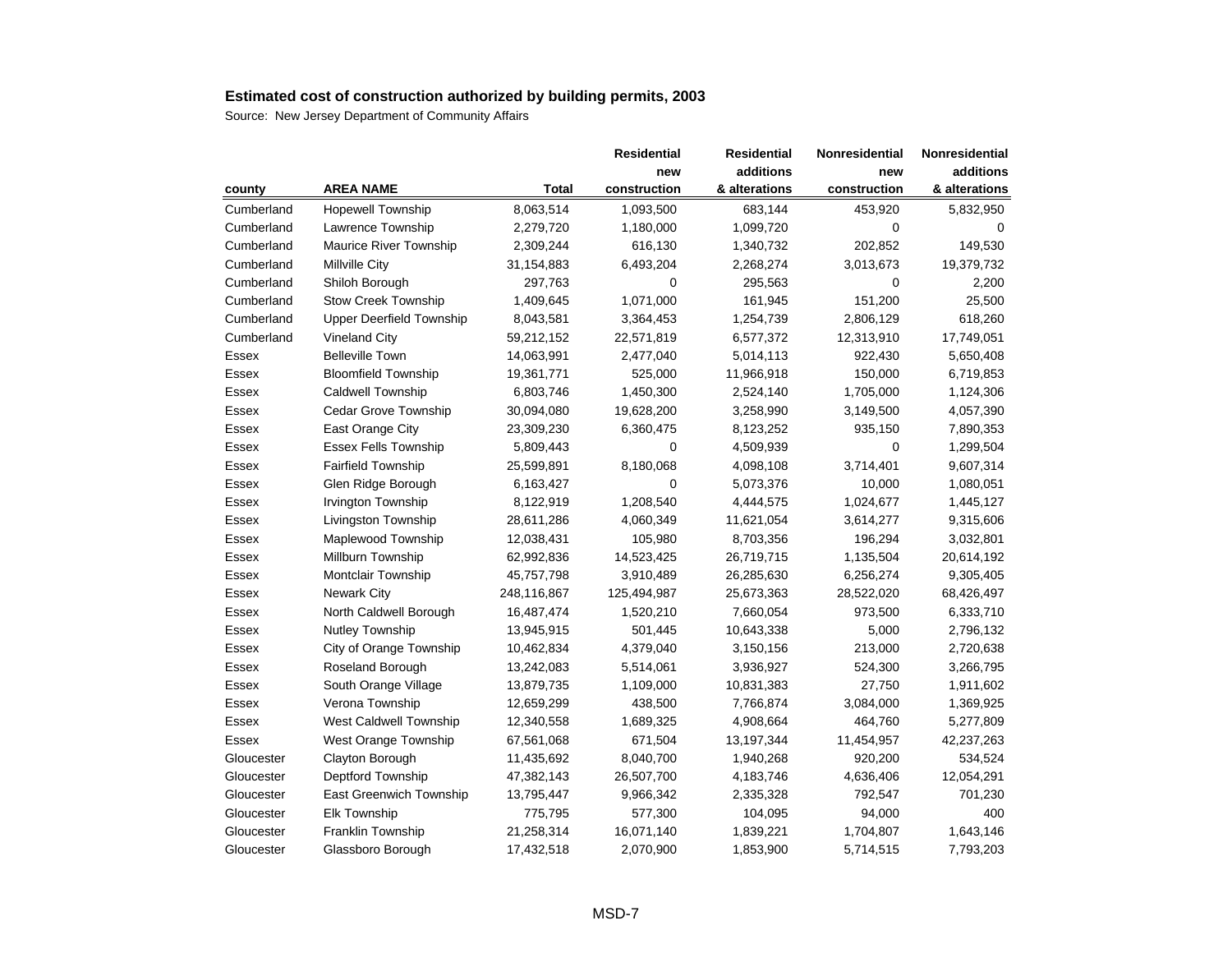|            |                           |             | <b>Residential</b> | <b>Residential</b> | <b>Nonresidential</b> | Nonresidential |
|------------|---------------------------|-------------|--------------------|--------------------|-----------------------|----------------|
|            |                           |             | new                | additions          | new                   | additions      |
| county     | <b>AREA NAME</b>          | Total       | construction       | & alterations      | construction          | & alterations  |
| Gloucester | <b>Greenwich Township</b> | 17,101,364  | 190,000            | 940,821            | 8,000,820             | 7,969,723      |
| Gloucester | <b>Harrison Township</b>  | 64,791,513  | 22,979,968         | 2,027,682          | 28,025,148            | 11,758,715     |
| Gloucester | Logan Township            | 4,236,824   | 2,291,725          | 428,227            | 8,000                 | 1,508,872      |
| Gloucester | Mantua Township           | 15,967,412  | 3,472,632          | 3,057,722          | 4,498,160             | 4,938,898      |
| Gloucester | Monroe Township           | 40,055,519  | 24,035,460         | 4,522,764          | 3,918,278             | 7,579,017      |
| Gloucester | National Park Borough     | 978,847     | 536,200            | 432,647            | 0                     | 10,000         |
| Gloucester | Newfield Borough          | 1,399,050   | 1,155,000          | 193,050            | $\mathbf 0$           | 51,000         |
| Gloucester | Paulsboro Borough         | 1,060,563   | 70,000             | 386,495            | 53,000                | 551,068        |
| Gloucester | Pitman Borough            | 3,100,932   | 337,800            | 2,198,454          | 11,000                | 553,678        |
| Gloucester | South Harrison Township   | 2,147,637   | 1,364,400          | 112,937            | 660,500               | 9,800          |
| Gloucester | Swedesborough Borough     | 23,710      | 0                  | 23,110             | $\mathbf 0$           | 600            |
| Gloucester | Washington Township       | 31,362,836  | 12,161,567         | 3,929,349          | 4,580,693             | 10,691,227     |
| Gloucester | Wenonah Borough           | 1,264,662   | 362,911            | 806,841            | 10,000                | 84,910         |
| Gloucester | West Deptford Township    | 30,557,088  | 19,672,269         | 3,529,210          | 1,170,400             | 6,185,209      |
| Gloucester | Westville Borough         | 1,254,536   | 223,095            | 431,830            | 9,950                 | 589,661        |
| Gloucester | <b>Woodbury City</b>      | 8,185,002   | 165,966            | 1,702,962          | 859,812               | 5,456,262      |
| Gloucester | Woodbury Heights Boroug   | 1,423,627   | 349,290            | 520,622            | 316,900               | 236,815        |
| Gloucester | <b>Woolwich Township</b>  | 25,632,875  | 19,987,438         | 474,890            | 3,289,078             | 1,881,469      |
| Hudson     | <b>Bayonne City</b>       | 57,282,763  | 23,922,754         | 20,199,686         | 1,843,992             | 11,316,331     |
| Hudson     | East Newark Borough       | 385,814     | 80,000             | 206,934            | 0                     | 98,880         |
| Hudson     | Guttenberg Town           | 3,532,849   | 1,803,849          | 1,378,154          | 0                     | 350,846        |
| Hudson     | <b>Harrison Town</b>      | 18,144,665  | 1,090,800          | 1,557,801          | 12,542,502            | 2,953,562      |
| Hudson     | Hoboken City              | 117,919,493 | 51,545,556         | 19,384,556         | 27,214,000            | 19,775,381     |
| Hudson     | Jersey City               | 322,912,488 | 94,175,231         | 46,540,594         | 110,368,452           | 71,828,211     |
| Hudson     | Kearny Town               | 24,706,171  | 1,824,150          | 6,112,250          | 12,783,540            | 3,986,231      |
| Hudson     | North Bergen Township     | 26,817,022  | 5,506,955          | 7,929,874          | 5,837,300             | 7,542,893      |
| Hudson     | Secaucus Town             | 36,911,974  | 2,879,679          | 3,890,165          | 19,677,601            | 10,464,529     |
| Hudson     | <b>Union City</b>         | 34,009,216  | 11,348,080         | 9,695,169          | 3,905,400             | 9,060,567      |
| Hudson     | Weehawken Township        | 17,991,089  | 914,650            | 5,229,854          | 0                     | 11,846,585     |
| Hudson     | West New York Town        | 24,702,008  | 7,203,216          | 6,540,799          | 5,689,200             | 5,268,793      |
| Hunterdon  | Alexandria Township       | 8,916,600   | 5,666,000          | 1,829,356          | 298,326               | 1,122,918      |
| Hunterdon  | <b>Bethlehem Township</b> | 3,446,436   | 1,351,550          | 1,703,531          | 48,389                | 342,966        |
| Hunterdon  | <b>Bloomsbury Borough</b> | 316,448     | 0                  | 272,598            | $\mathbf 0$           | 43,850         |
| Hunterdon  | Califon Borough           | 721,688     | 29,000             | 520,611            | 4,560                 | 167,517        |
| Hunterdon  | Clinton Town              | 2,079,160   | 0                  | 0                  | 424,750               | 1,654,410      |
| Hunterdon  | <b>Clinton Township</b>   | 22,276,028  | 11,493,943         | 5,320,481          | 1,648,601             | 3,813,003      |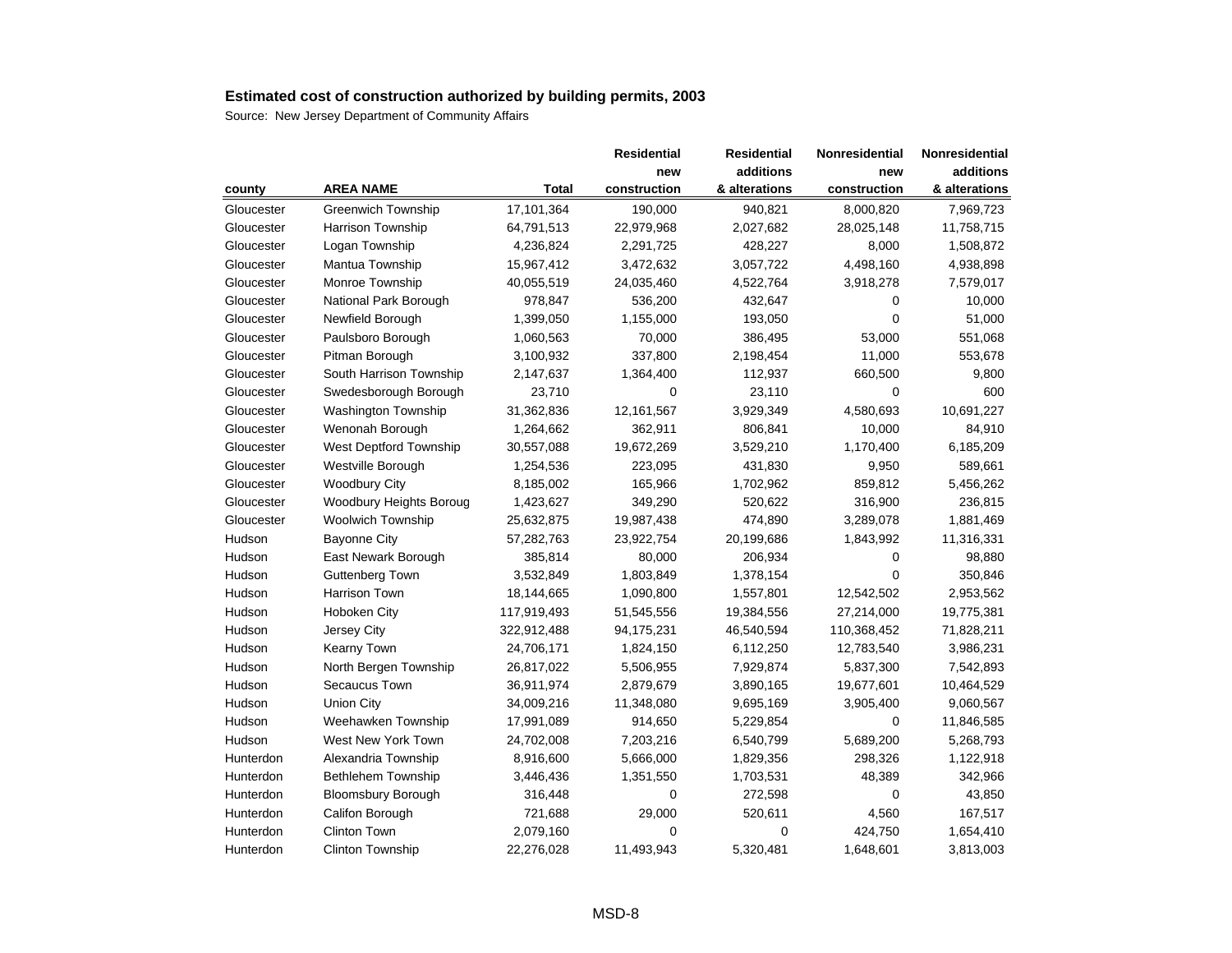|           |                             |              | <b>Residential</b> | <b>Residential</b> | Nonresidential | Nonresidential |
|-----------|-----------------------------|--------------|--------------------|--------------------|----------------|----------------|
|           |                             |              | new                | additions          | new            | additions      |
| county    | <b>AREA NAME</b>            | <b>Total</b> | construction       | & alterations      | construction   | & alterations  |
| Hunterdon | Delaware Township           | 13,860,874   | 8,207,544          | 3,878,978          | 594,413        | 1,179,939      |
| Hunterdon | East Amwell Township        | 12,072,556   | 4,046,885          | 3,124,360          | 4,294,982      | 606,329        |
| Hunterdon | Flemington Borough          | 4,031,066    | 40,000             | 486,063            | 592,960        | 2,912,043      |
| Hunterdon | Franklin Township           | 4,689,627    | 1,074,309          | 1,493,392          | 313,244        | 1,808,682      |
| Hunterdon | Frenchtown Borough          | 1,082,611    | 0                  | 1,004,128          | 0              | 78,483         |
| Hunterdon | Glen Gardner Borough        | 600,512      | $\mathbf 0$        | 513,909            | 46,653         | 39,950         |
| Hunterdon | Hampton Borough             | 475,153      | $\mathbf 0$        | 324,213            | 0              | 150,940        |
| Hunterdon | High Bridge Borough         | 1,170,748    | 200,000            | 766,249            | 118,700        | 85,799         |
| Hunterdon | <b>Holland Township</b>     | 7,141,045    | 3,847,878          | 2,028,424          | 288,715        | 976,028        |
| Hunterdon | Kingwood Township           | 8,470,753    | 5,002,730          | 1,597,870          | 488,500        | 1,381,653      |
| Hunterdon | Lambertville City           | 3,334,177    | 608,000            | 1,582,036          | 407,460        | 736,681        |
| Hunterdon | Lebanon Borough             | 7,542,959    | 6,385,740          | 536,291            | 20,708         | 600,220        |
| Hunterdon | Lebanon Township            | 12,615,982   | 6,482,865          | 3,214,010          | 1,524,835      | 1,394,272      |
| Hunterdon | Milford Borough             | 1,328,175    | 685,000            | 384,833            | 166,800        | 91,542         |
| Hunterdon | Raritan Township            | 79,221,994   | 45,869,140         | 6,536,837          | 9,792,821      | 17,023,196     |
| Hunterdon | Readington Township         | 44,269,144   | 2,753,508          | 8,226,074          | 8,177,500      | 25,112,062     |
| Hunterdon | Stockton Borough            | 1,013,331    | 179,195            | 734,161            | $\Omega$       | 99,975         |
| Hunterdon | Tewksbury Township          | 32,848,884   | 14,880,525         | 4,682,514          | 11,514,135     | 1,771,710      |
| Hunterdon | Union Township              | 7,176,685    | 4,942,370          | 1,353,521          | 139,295        | 741,499        |
| Hunterdon | <b>West Amwell Township</b> | 10,032,042   | 6,358,747          | 736,137            | 2,040,260      | 896,898        |
| Mercer    | East Windsor Township       | 34,014,917   | 6,691,640          | 5,117,244          | 4,112,849      | 18,093,184     |
| Mercer    | <b>Ewing Township</b>       | 34,842,622   | 9,067,787          | 9,048,521          | 6,623,745      | 10,102,569     |
| Mercer    | <b>Hamilton Township</b>    | 76,673,079   | 8,245,129          | 19,555,640         | 20,657,483     | 28,214,827     |
| Mercer    | <b>Hightstown Borough</b>   | 4,175,504    | 517,920            | 2,064,429          | 97,685         | 1,495,470      |
| Mercer    | Hopewell Borough            | 1,287,669    | 107,950            | 780,287            | 52,500         | 346,932        |
| Mercer    | <b>Hopewell Township</b>    | 58,209,374   | 28,551,040         | 9,907,813          | 7,160,315      | 12,590,206     |
| Mercer    | Lawrence Township           | 86,255,735   | 28,570,089         | 14,931,475         | 10,594,525     | 32,159,646     |
| Mercer    | Pennington Borough          | 11,180,664   | 440,000            | 2,582,396          | 7,214,647      | 943,621        |
| Mercer    | Princeton Borough           | 30,736,748   | 501,501            | 13,367,196         | 2,393,512      | 14,474,539     |
| Mercer    | Princeton Township          | 108,984,189  | 40,309,357         | 19,317,910         | 8,363,314      | 40,993,608     |
| Mercer    | <b>Trenton City</b>         | 37,836,214   | 3,813,150          | 9,294,489          | 8,778,611      | 15,949,964     |
| Mercer    | <b>Washington Township</b>  | 72,397,702   | 14,015,762         | 3,585,257          | 51,412,097     | 3,384,586      |
| Mercer    | West Windsor Township       | 48,102,419   | 20,729,537         | 7,307,389          | 6,233,060      | 13,832,433     |
| Middlesex | Carteret Borough            | 21,467,337   | 1,306,206          | 5,701,984          | 4,315,100      | 10,144,047     |
| Middlesex | <b>Cranbury Township</b>    | 40,018,157   | 9,790,419          | 2,960,038          | 18,271,268     | 8,996,432      |
| Middlesex | Dunellen Borough            | 2,854,417    | $\mathbf 0$        | 835,158            | 453,700        | 1,565,559      |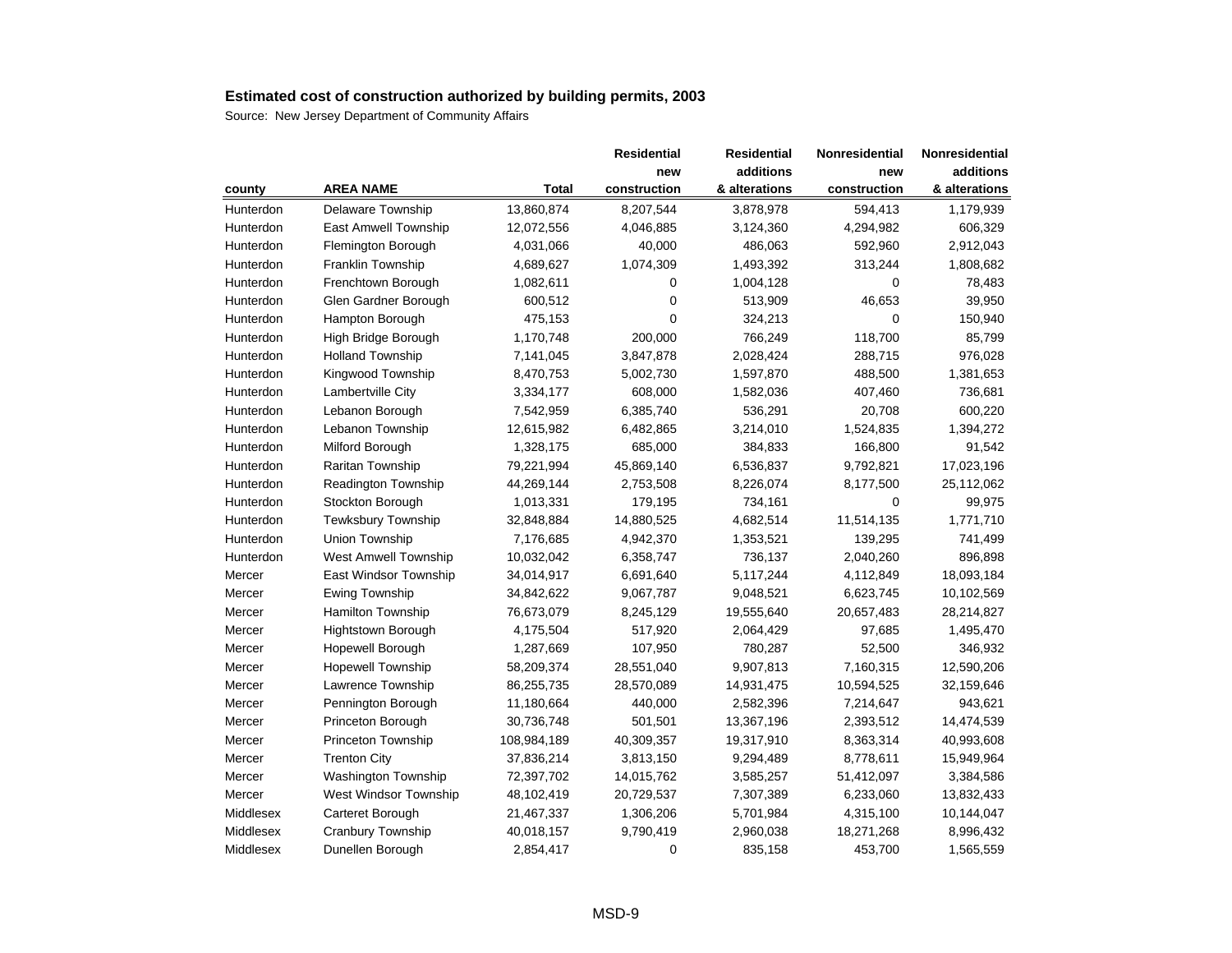|           |                              |              | <b>Residential</b> | <b>Residential</b> | <b>Nonresidential</b> | Nonresidential |
|-----------|------------------------------|--------------|--------------------|--------------------|-----------------------|----------------|
|           |                              |              | new                | additions          | new                   | additions      |
| county    | <b>AREA NAME</b>             | <b>Total</b> | construction       | & alterations      | construction          | & alterations  |
| Middlesex | East Brunswick Township      | 110,386,950  | 48,991,276         | 31,632,175         | 4,950,635             | 24,812,864     |
| Middlesex | <b>Edison Township</b>       | 99,321,148   | 16,092,608         | 25,591,153         | 17,140,241            | 40,497,146     |
| Middlesex | Helmetta Borough             | 6,087,962    | 4,155,807          | 415,968            | 1,352,060             | 164,127        |
| Middlesex | Highland Park Borough        | 4,893,857    | 296,550            | 3,481,841          | $\mathbf 0$           | 1,115,466      |
| Middlesex | Jamesburg Borough            | 4,537,387    | 1,116,500          | 859,212            | 889,130               | 1,672,545      |
| Middlesex | Old Bridge Township          | 61,849,428   | 15,825,317         | 14,461,397         | 1,730,663             | 29,832,051     |
| Middlesex | Metuchen Borough             | 15,307,576   | 3,505,505          | 8,308,684          | 1,546,650             | 1,946,737      |
| Middlesex | Middlesex Borough            | 10,703,261   | 1,265,800          | 4,757,724          | 450,750               | 4,228,987      |
| Middlesex | Milltown Borough             | 3,606,801    | 81,500             | 2,566,536          | $\mathbf 0$           | 958,765        |
| Middlesex | Monroe Township              | 90,975,628   | 67,169,207         | 7,013,973          | 7,091,510             | 9,700,938      |
| Middlesex | New Brunswick City           | 81,852,980   | 3,116,550          | 6,875,920          | 57,349,004            | 14,511,506     |
| Middlesex | North Brunswick Township     | 39,127,909   | 10,635,618         | 5,156,838          | 9,855,190             | 13,480,263     |
| Middlesex | Perth Amboy City             | 34,577,441   | 24,272,478         | 5,200,150          | 318,550               | 4,786,263      |
| Middlesex | Piscataway Township          | 57,950,912   | 13,011,108         | 8,017,661          | 9,335,068             | 27,587,075     |
| Middlesex | Plainsboro Township          | 47,708,896   | 22,867,748         | 5,601,697          | 9,840,428             | 9,399,023      |
| Middlesex | Sayreville Borough           | 37,673,528   | 25,057,375         | 5,842,115          | 2,134,795             | 4,639,243      |
| Middlesex | South Amboy City             | 7,171,538    | 4,399,225          | 2,037,127          | 107,900               | 627,286        |
| Middlesex | South Brunswick Township     | 33,373,485   | 3,441,652          | 5,086,699          | 2,842,222             | 22,002,912     |
| Middlesex | South Plainfield Borough     | 23,523,461   | 4,636,250          | 3,602,952          | 2,743,400             | 12,540,859     |
| Middlesex | South River Borough          | 5,415,889    | 284,530            | 2,471,885          | 12,500                | 2,646,974      |
| Middlesex | Spotswood Borough            | 14,956,093   | 1,347,702          | 2,164,486          | 159,300               | 11,284,605     |
| Middlesex | <b>Woodbridge Township</b>   | 95,371,392   | 14,757,822         | 21,511,557         | 32,581,048            | 26,520,965     |
| Monmouth  | Allenhurst Borough           | 1,697,525    | 54,000             | 1,356,175          | $\mathbf 0$           | 287,350        |
| Monmouth  | Allentown Borough            | 1,539,340    | 279,200            | 766,680            | 7,300                 | 486,160        |
| Monmouth  | <b>Asbury Park City</b>      | 10,465,812   | 245,800            | 5,999,021          | 477,500               | 3,743,491      |
| Monmouth  | Atlantic Highlands Borougl   | 3,664,590    | 110,000            | 2,592,971          | 296,500               | 665,119        |
| Monmouth  | Avon-by-the-Sea Borough      | 4,767,663    | 1,262,000          | 1,757,365          | 1,615,000             | 133,298        |
| Monmouth  | <b>Belmar Borough</b>        | 3,720,904    | 3,098,857          | 515,700            | 34,502                | 71,845         |
| Monmouth  | <b>Bradley Beach Borough</b> | 8,192,319    | 4,522,500          | 3,144,371          | $\mathbf 0$           | 525,448        |
| Monmouth  | <b>Brielle Borough</b>       | 11,805,429   | 6,045,177          | 4,700,376          | 262,200               | 797,676        |
| Monmouth  | <b>Colts Neck Township</b>   | 24,267,654   | 14,877,631         | 5,496,384          | 883,920               | 3,009,719      |
| Monmouth  | Deal Borough                 | 7,530,624    | 3,202,845          | 3,869,082          | $\mathbf 0$           | 458,697        |
| Monmouth  | Eatontown Borough            | 23,109,648   | 2,251,307          | 2,563,053          | 10,132,391            | 8,162,897      |
| Monmouth  | Englishtown Borough          | 1,782,285    | 154,000            | 311,006            | 587,900               | 729,379        |
| Monmouth  | Fair Haven Borough           | 11,172,495   | 3,598,500          | 7,446,583          | 89,600                | 37,812         |
| Monmouth  | Farmingdale Borough          | 997,598      | $\mathbf 0$        | 913,356            | $\mathbf 0$           | 84,242         |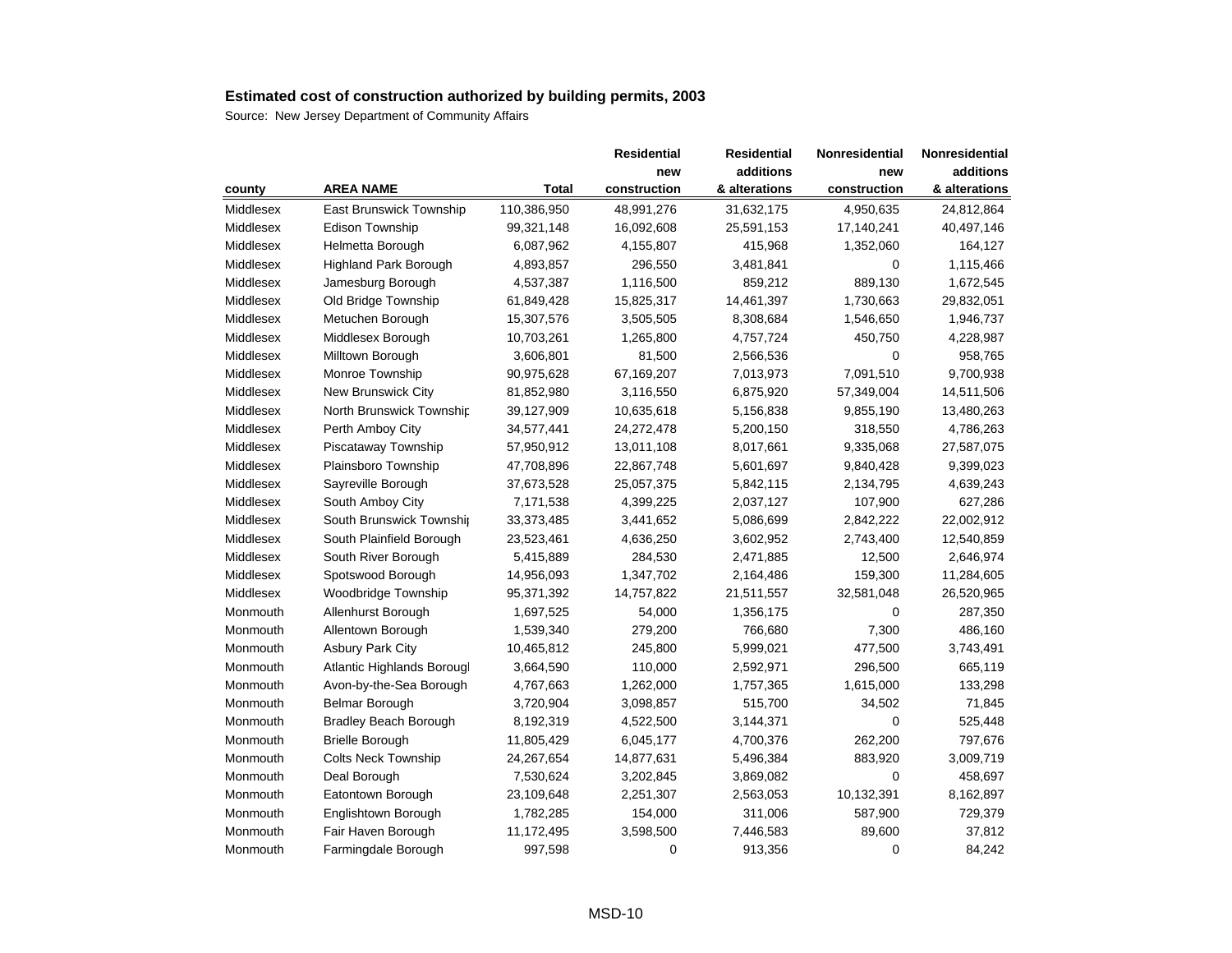|          |                             |              | <b>Residential</b> | <b>Residential</b> | Nonresidential | Nonresidential |
|----------|-----------------------------|--------------|--------------------|--------------------|----------------|----------------|
|          |                             |              | new                | additions          | new            | additions      |
| county   | <b>AREA NAME</b>            | <b>Total</b> | construction       | & alterations      | construction   | & alterations  |
| Monmouth | Freehold Borough            | 19,649,763   | 1,708,316          | 1,868,283          | 913,891        | 15, 159, 273   |
| Monmouth | <b>Freehold Township</b>    | 62,195,265   | 20,557,027         | 6,289,515          | 20,668,889     | 14,679,834     |
| Monmouth | Highlands Borough           | 13,667,438   | 1,422,610          | 1,150,899          | 0              | 11,093,929     |
| Monmouth | <b>Holmdel Township</b>     | 49,229,043   | 18,128,765         | 7,192,944          | 1,693,380      | 22,213,954     |
| Monmouth | <b>Howell Township</b>      | 71,403,083   | 21,865,474         | 14,765,135         | 28, 161, 763   | 6,610,711      |
| Monmouth | Interlaken Borough          | 657,203      | 0                  | 657,203            | 0              | 0              |
| Monmouth | Keansburg Borough           | 4,324,034    | 1,088,500          | 1,286,734          | 150,000        | 1,798,800      |
| Monmouth | Keyport Borough             | 5,603,987    | 2,685,000          | 2,210,758          | 10,001         | 698,228        |
| Monmouth | Little Silver Borough       | 36,362,882   | 2,349,576          | 6,769,852          | 1,847,900      | 25,395,554     |
| Monmouth | Loch Arbour Village         | 634,444      | $\mathbf 0$        | 463,744            | $\mathbf 0$    | 170,700        |
| Monmouth | Long Branch City            | 88,922,402   | 27,981,725         | 8,966,281          | 45,420,100     | 6,554,296      |
| Monmouth | Manalapan Township          | 42,623,435   | 18,238,629         | 5,879,428          | 2,262,405      | 16,242,973     |
| Monmouth | Manasquan Borough           | 15,684,502   | 6,949,657          | 6,537,154          | 1,785,700      | 411,991        |
| Monmouth | Marlboro Township           | 64,237,675   | 31,463,790         | 15,608,690         | 11,173,132     | 5,992,063      |
| Monmouth | Matawan Borough             | 5,701,477    | 772,699            | 2,616,372          | 715,000        | 1,597,406      |
| Monmouth | Aberdeen Township           | 24,446,680   | 3,416,800          | 4,816,232          | 11,457,055     | 4,756,593      |
| Monmouth | Middletown Township         | 78,915,205   | 25,218,541         | 34,839,748         | 12,100         | 18,844,816     |
| Monmouth | <b>Millstone Township</b>   | 33,362,958   | 23,269,925         | 2,903,429          | 4,606,916      | 2,582,688      |
| Monmouth | Monmouth Beach Borough      | 5,988,589    | 3,607,587          | 1,455,615          | 8,000          | 917,387        |
| Monmouth | Neptune Township            | 25,162,270   | 3,520,269          | 9,017,634          | 6,292,004      | 6,332,363      |
| Monmouth | Neptune City Borough        | 4,754,421    | 1,463,500          | 984,494            | 0              | 2,306,427      |
| Monmouth | <b>Tinton Falls Borough</b> | 67,388,746   | 36,970,675         | 4,897,293          | 16,460,564     | 9,060,214      |
| Monmouth | Ocean Township              | 45,342,640   | 6,223,333          | 4,463,097          | 13,809,138     | 20,847,072     |
| Monmouth | Oceanport Borough           | 6,457,359    | 2,343,300          | 4,114,059          | $\mathbf 0$    | $\mathbf 0$    |
| Monmouth | <b>Hazlet Township</b>      | 15,199,766   | 1,640,812          | 7,521,887          | 1,273,500      | 4,763,567      |
| Monmouth | Red Bank Borough            | 31,226,361   | 599,262            | 4,512,068          | 18,844,133     | 7,270,898      |
| Monmouth | Roosevelt Borough           | 211,794      | $\mathbf 0$        | 189,292            | 2,800          | 19,702         |
| Monmouth | Rumson Borough              | 32,654,421   | 12,932,991         | 14,578,511         | 657,900        | 4,485,019      |
| Monmouth | Sea Bright Borough          | 3,623,765    | 2,105,435          | 1,020,155          | $\mathbf 0$    | 498,175        |
| Monmouth | Sea Girt Borough            | 13,705,849   | 9,612,580          | 2,895,773          | 60,800         | 1,136,696      |
| Monmouth | Shrewsbury Borough          | 10,587,058   | 4,282,500          | 3,159,297          | 40,500         | 3,104,761      |
| Monmouth | Shrewsbury Township         | 486,922      | 0                  | 277,957            | 0              | 208,965        |
| Monmouth | South Belmar Borough        | 1,458,255    | 292,000            | 483,005            | 28,000         | 655,250        |
| Monmouth | Spring Lake Borough         | 14,017,186   | 7,534,700          | 5,357,855          | $\mathbf 0$    | 1,124,631      |
| Monmouth | Spring Lake Heights Boro    | 4,039,231    | 886,454            | 1,929,497          | 0              | 1,223,280      |
| Monmouth | Union Beach Borough         | 3,996,893    | 1,576,000          | 1,714,373          | 0              | 706,520        |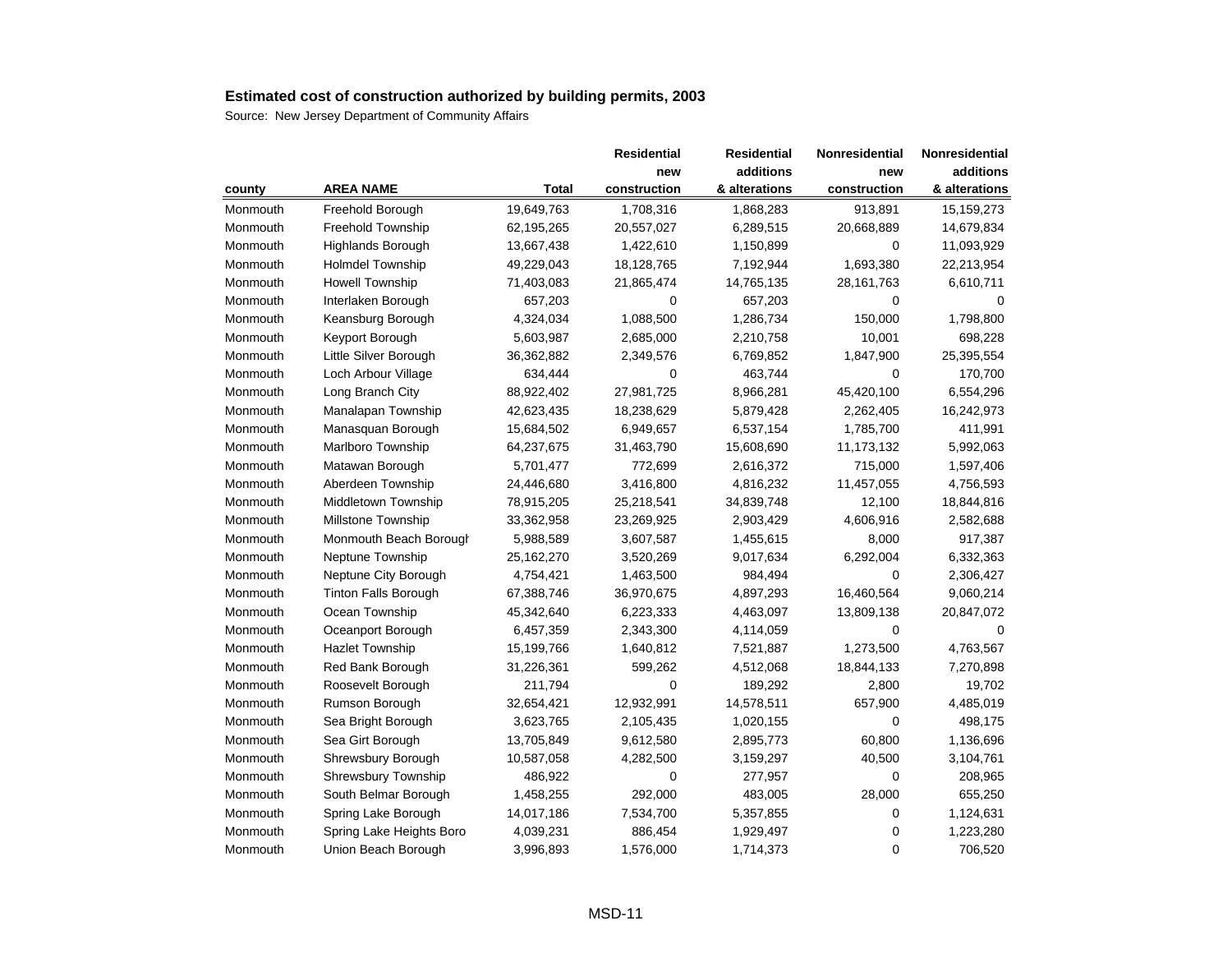|               |                                |              | <b>Residential</b> | <b>Residential</b> | <b>Nonresidential</b> | Nonresidential |
|---------------|--------------------------------|--------------|--------------------|--------------------|-----------------------|----------------|
|               |                                |              | new                | additions          | new                   | additions      |
| county        | <b>AREA NAME</b>               | <b>Total</b> | construction       | & alterations      | construction          | & alterations  |
| Monmouth      | <b>Upper Freehold Township</b> | 27,595,916   | 20,039,452         | 1,543,097          | 3,642,351             | 2,371,016      |
| Monmouth      | Wall Township                  | 50,402,085   | 9,430,172          | 11,452,969         | 22,329,462            | 7,189,482      |
| Monmouth      | West Long Branch Boroug        | 8,437,269    | 381,500            | 4,273,648          | 1,332,020             | 2,450,101      |
| Morris        | <b>Boonton Town</b>            | 8,756,197    | 1,396,200          | 2,836,998          | 3,763,300             | 759,699        |
| Morris        | <b>Boonton Township</b>        | 5,340,345    | 1,597,100          | 2,586,068          | 203,075               | 954,102        |
| Morris        | <b>Butler Borough</b>          | 3,084,611    | 340,800            | 1,673,757          | 29,856                | 1,040,198      |
| Morris        | Chatham Borough                | 13,855,992   | 1,894,837          | 9,554,857          | 0                     | 2,406,298      |
| Morris        | Chatham Township               | 23,687,958   | 12,361,780         | 7,701,039          | 402,495               | 3,222,644      |
| Morris        | Chester Borough                | 3,091,332    | 16,701             | 535,063            | 1,856,000             | 683,568        |
| Morris        | <b>Chester Township</b>        | 18,205,674   | 10,130,941         | 5,594,782          | 1,535,288             | 944,663        |
| Morris        | Denville Township              | 32,926,620   | 14,571,949         | 8,201,843          | 93,350                | 10,059,478     |
| Morris        | Dover Town                     | 5,967,417    | 1,851,005          | 2,787,722          | 20,100                | 1,308,590      |
| Morris        | <b>East Hanover Township</b>   | 16,231,150   | 3,470,500          | 3,969,313          | 3,110,000             | 5,681,337      |
| Morris        | Florham Park Borough           | 34,362,932   | 2,171,200          | 7,286,545          | 794,300               | 24,110,887     |
| Morris        | Hanover Township               | 23,431,679   | 250,921            | 3,708,069          | 10,160,891            | 9,311,798      |
| Morris        | <b>Harding Township</b>        | 16,911,903   | 7,809,141          | 4,847,967          | 2,629,650             | 1,625,145      |
| Morris        | Jefferson Township             | 72,356,261   | 18,481,514         | 9,056,497          | 2,923,529             | 41,894,721     |
| <b>Morris</b> | Kinnelon Borough               | 23,205,877   | 4,291,545          | 7,866,465          | 136,900               | 10,910,967     |
| Morris        | Lincoln Park Borough           | 5,948,903    | 647,600            | 1,469,547          | 681,657               | 3,150,099      |
| Morris        | Madison Borough                | 36,246,554   | 5,781,025          | 17,545,393         | 7,470,401             | 5,449,735      |
| Morris        | Mendham Borough                | 21,135,414   | 9,198,851          | 5,279,259          | 231,680               | 6,425,624      |
| Morris        | Mendham Township               | 3,504,738    | 54,852             | 2,581,760          | 0                     | 868,126        |
| Morris        | Mine Hill Township             | 1,617,432    | 403,384            | 990,512            | 133,750               | 89,786         |
| Morris        | Montville Township             | 29,238,654   | 10,922,800         | 10,138,400         | 6,039,400             | 2,138,054      |
| Morris        | Morris Township                | 28,867,673   | 4,660,271          | 13,116,816         | 5,749,945             | 5,340,641      |
| Morris        | Morris Plains Borough          | 12,900,174   | 3,459,360          | 3,448,501          | 2,000,000             | 3,992,313      |
| Morris        | <b>Morristown Town</b>         | 26,820,379   | 7,876,168          | 5,061,946          | 709,790               | 13,172,475     |
| Morris        | Mountain Lakes Borough         | 7,900,487    | 1,175,603          | 5,797,662          | 56,295                | 870,927        |
| Morris        | Mount Arlington Borough        | 10,563,686   | 7,669,160          | 1,276,511          | 537,100               | 1,080,915      |
| Morris        | Mount Olive Township           | 40,905,444   | 8,827,503          | 5,887,221          | 9,088,919             | 17,101,801     |
| Morris        | Netcong Borough                | 1,283,866    | 73,800             | 680,858            | $\mathbf 0$           | 529,208        |
| Morris        | Parsippany-Troy Hills Twp      | 82,099,379   | 18,655,517         | 13,475,098         | 18,922,659            | 31,046,105     |
| Morris        | Long Hill Township             | 10,333,458   | 1,003,003          | 3,721,574          | 332,004               | 5,276,877      |
| Morris        | Pequannock Township            | 59,910,343   | 26,043,637         | 8,630,294          | 21,844,099            | 3,392,313      |
| Morris        | Randolph Township              | 28,298,986   | 5,681,702          | 10,891,561         | 6,640,405             | 5,085,318      |
| Morris        | Riverdale Borough              | 7,021,901    | 5,003,261          | 1,527,003          | 100                   | 491,537        |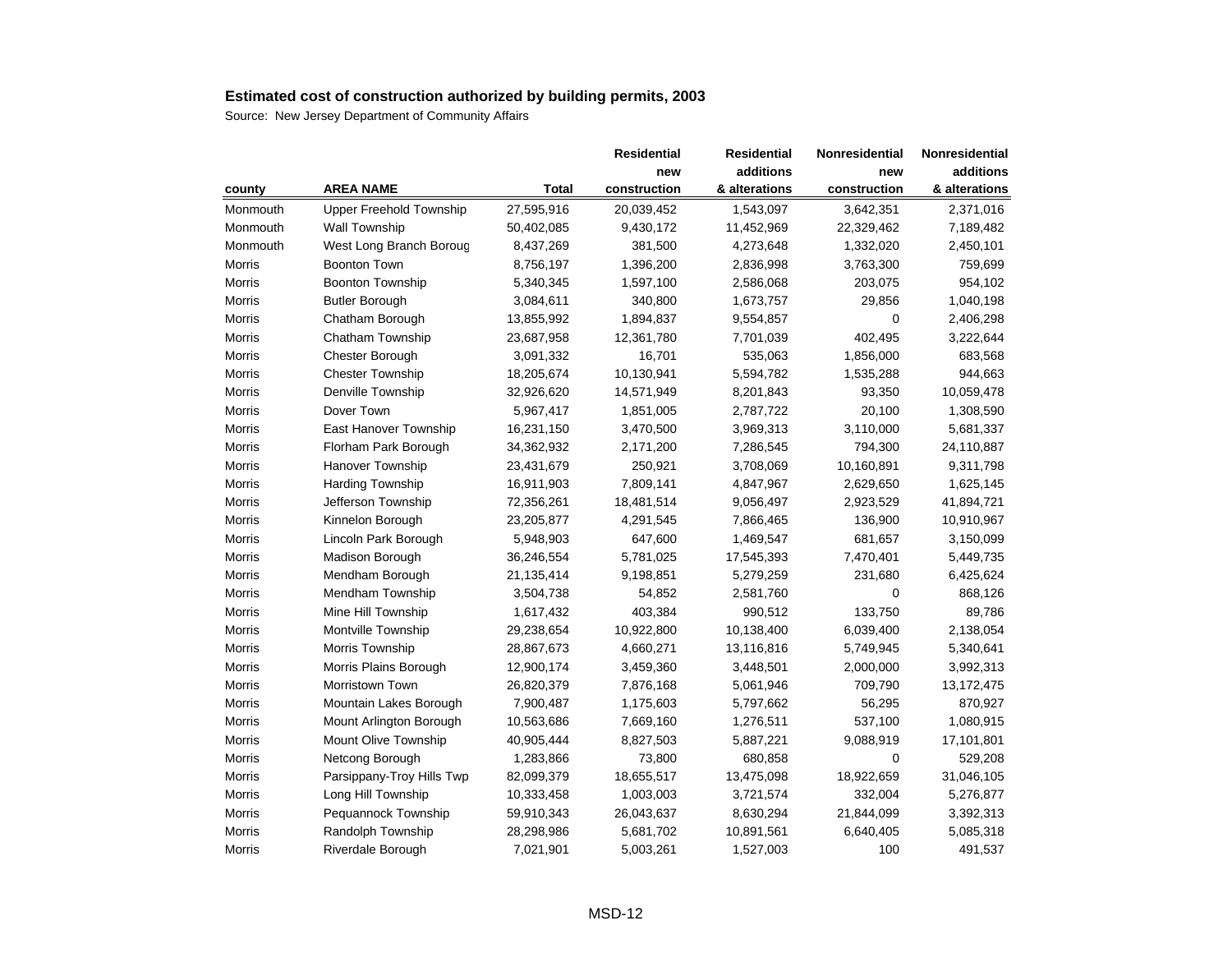|        |                            |              | <b>Residential</b> | <b>Residential</b> | Nonresidential | Nonresidential |
|--------|----------------------------|--------------|--------------------|--------------------|----------------|----------------|
|        |                            |              | new                | additions          | new            | additions      |
| county | <b>AREA NAME</b>           | <b>Total</b> | construction       | & alterations      | construction   | & alterations  |
| Morris | Rockaway Borough           | 3,092,093    | $\mathbf 0$        | 2,111,018          | 0              | 981,075        |
| Morris | Rockaway Township          | 37,944,701   | 7,275,320          | 9,659,080          | 11,366,065     | 9,644,236      |
| Morris | Roxbury Township           | 26,086,088   | 1,518,900          | 6,594,593          | 1,527,295      | 16,445,300     |
| Morris | Victory Gardens Borough    | 104,144      | 0                  | 93,145             | 0              | 10,999         |
| Morris | <b>Washington Township</b> | 22,133,594   | 11,917,380         | 9,225,561          | 10,800         | 979,853        |
| Morris | Wharton Borough            | 2,933,201    | 640,858            | 1,583,906          | 19,701         | 688,736        |
| Ocean  | Barnegat Light Borough     | 8,187,846    | 4,982,990          | 2,951,606          | 220,000        | 33,250         |
| Ocean  | Bay Head Borough           | 6,796,064    | 2,342,727          | 4,241,327          | 0              | 212,010        |
| Ocean  | Beach Haven Borough        | 8,064,645    | 4,787,193          | 3,144,671          | 7,052          | 125,729        |
| Ocean  | Beachwood Borough          | 34,815,524   | 1,119,300          | 3,695,774          | 30,000,000     | 450            |
| Ocean  | <b>Berkeley Township</b>   | 47,460,710   | 16,365,906         | 14,602,964         | 13,829,625     | 2,662,215      |
| Ocean  | <b>Brick Township</b>      | 55,510,600   | 12,254,375         | 14,640,959         | 8,353,464      | 20,261,802     |
| Ocean  | Dover Township             | 144,277,904  | 49,428,157         | 32,971,964         | 25,306,367     | 36,571,416     |
| Ocean  | Eagleswood Township        | 2,088,228    | 1,344,447          | 290,354            | 63,149         | 390,278        |
| Ocean  | Harvey Cedars Borough      | 8,661,328    | 5,119,000          | 3,542,328          | 0              | $\Omega$       |
| Ocean  | Island Heights Borough     | 2,261,643    | 555,130            | 1,354,081          | 27,000         | 325,432        |
| Ocean  | Jackson Township           | 106,811,341  | 74,934,741         | 6,352,506          | 6,535,526      | 18,988,568     |
| Ocean  | Lacey Township             | 24,632,423   | 12,597,836         | 6,356,588          | 3,012,906      | 2,665,093      |
| Ocean  | Lakehurst Borough          | 738,503      | 84,300             | 383,138            | 49,700         | 221,365        |
| Ocean  | Lakewood Township          | 93,181,492   | 51,655,722         | 8,430,863          | 23,110,220     | 9,984,687      |
| Ocean  | Lavallette Borough         | 9,598,544    | 4,419,498          | 4,275,220          | 750,002        | 153,824        |
| Ocean  | Little Egg Harbor Township | 47,451,110   | 33,452,921         | 6,379,238          | 6,971,023      | 647,928        |
| Ocean  | Long Beach Township        | 63,440,401   | 42,146,260         | 19,280,021         | $\mathbf 0$    | 2,014,120      |
| Ocean  | Manchester Township        | 32,824,361   | 22,866,778         | 8,817,878          | 461,851        | 677,854        |
| Ocean  | Mantoloking Borough        | 10,889,118   | 6,739,199          | 2,943,344          | 72,520         | 1,134,055      |
| Ocean  | Ocean Township             | 20,798,694   | 15,204,653         | 3,364,114          | 996,854        | 1,233,073      |
| Ocean  | Ocean Gate Borough         | 1,946,072    | 783,600            | 1,162,472          | 0              | 0              |
| Ocean  | Pine Beach Borough         | 2,192,680    | 1,295,350          | 887,330            | 0              | 10,000         |
| Ocean  | <b>Plumsted Township</b>   | 6,181,638    | 2,748,240          | 1,500,010          | 460,730        | 1,472,658      |
| Ocean  | Point Pleasant Borough     | 18,584,885   | 7,222,218          | 9,343,193          | 576,802        | 1,442,672      |
| Ocean  | Point Pleasant Beach Bord  | 12,791,896   | 3,882,685          | 4,889,870          | 2,806,801      | 1,212,540      |
| Ocean  | Seaside Heights Borough    | 3,769,481    | 462,050            | 1,940,311          | 139,050        | 1,228,070      |
| Ocean  | Seaside Park Borough       | 4,451,101    | 1,352,700          | 2,946,171          | 0              | 152,230        |
| Ocean  | Ship Bottom Borough        | 5,669,120    | 1,949,498          | 3,097,412          | 0              | 622,210        |
| Ocean  | South Toms River Borougl   | 930,408      | 152,350            | 590,958            | 21,000         | 166,100        |
| Ocean  | <b>Stafford Township</b>   | 53,527,964   | 31,596,703         | 6,840,680          | 1,630,609      | 13,459,972     |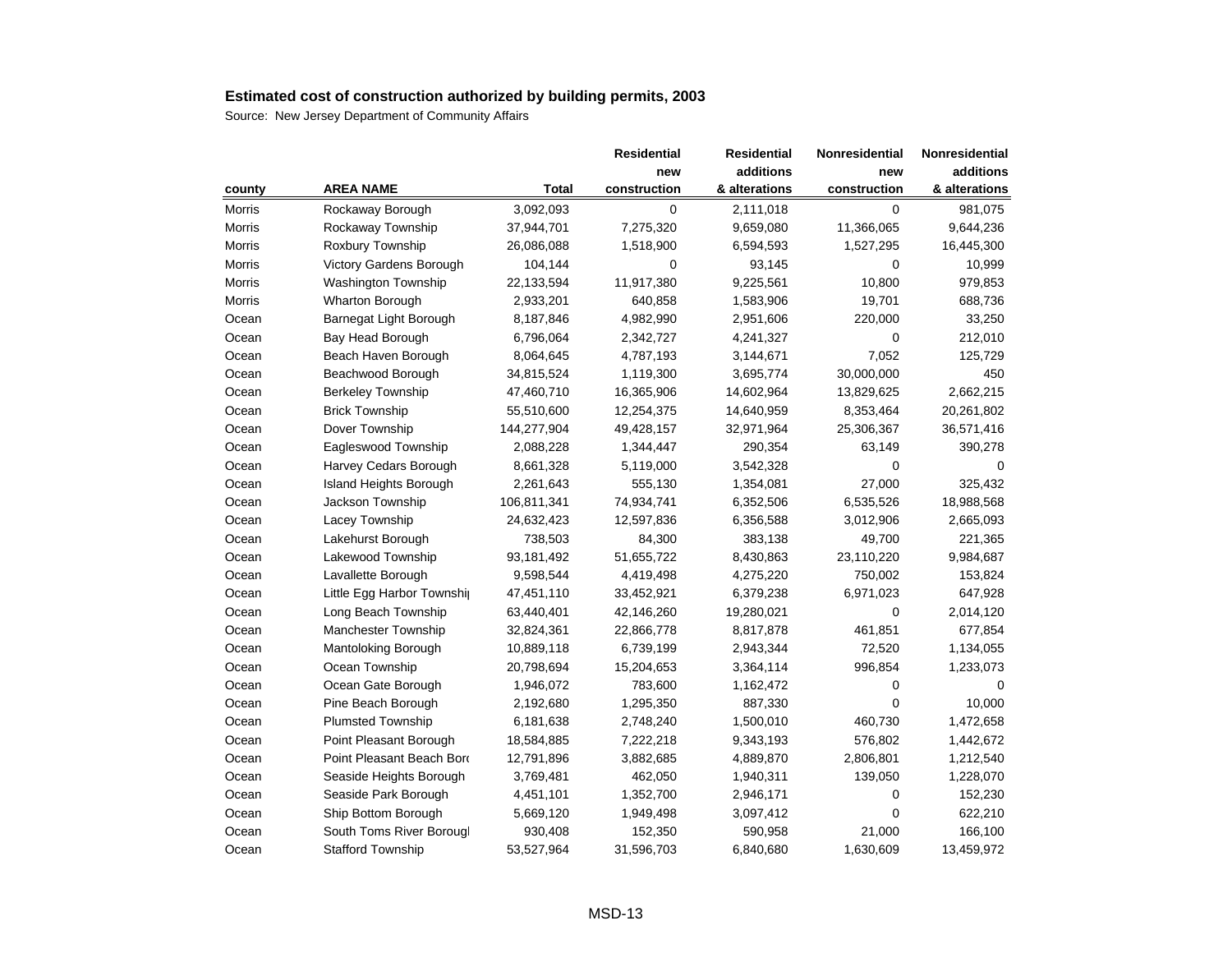|          |                             |            | <b>Residential</b> | <b>Residential</b> | Nonresidential | Nonresidential |
|----------|-----------------------------|------------|--------------------|--------------------|----------------|----------------|
|          |                             |            | new                | additions          | new            | additions      |
| county   | <b>AREA NAME</b>            | Total      | construction       | & alterations      | construction   | & alterations  |
| Ocean    | Surf City Borough           | 10,079,474 | 6,358,900          | 3,720,574          | $\mathbf 0$    | $\Omega$       |
| Ocean    | <b>Tuckerton Borough</b>    | 3,138,176  | 565,312            | 1,717,902          | 48,451         | 806,511        |
| Ocean    | <b>Barnegat Township</b>    | 63,452,012 | 54,706,222         | 2,251,991          | 825,078        | 5,668,721      |
| Passaic  | <b>Bloomingdale Borough</b> | 4,007,671  | 620,660            | 3,131,001          | 44,000         | 212,010        |
| Passaic  | <b>Clifton City</b>         | 63,274,168 | 20,267,621         | 14,681,539         | 14, 184, 755   | 14,140,253     |
| Passaic  | Haledon Borough             | 2,207,655  | 791,300            | 1,040,031          | 19,500         | 356,824        |
| Passaic  | Hawthorne Borough           | 9,829,990  | 931,650            | 6,197,263          | 1,042,202      | 1,658,875      |
| Passaic  | Little Falls Township       | 6,717,770  | 550,600            | 3,464,465          | 79,100         | 2,623,605      |
| Passaic  | North Haledon Borough       | 22,924,938 | 19,595,945         | 2,599,740          | 112,250        | 617,003        |
| Passaic  | Passaic City                | 24,711,478 | 2,413,880          | 10,177,276         | 5,689,000      | 6,431,322      |
| Passaic  | Paterson City               | 57,957,047 | 1,469,800          | 10,449,795         | 29,241,200     | 16,796,252     |
| Passaic  | Pompton Lakes Borough       | 9,574,205  | 4,352,768          | 3,816,108          | 0              | 1,405,329      |
| Passaic  | Prospect Park Borough       | 857,493    | 0                  | 752,193            | 0              | 105,300        |
| Passaic  | Ringwood Borough            | 11,610,296 | 4,805,380          | 3,223,273          | 693,085        | 2,888,558      |
| Passaic  | Totowa Borough              | 33,896,692 | 18,151,625         | 4,350,688          | 1,573,885      | 9,820,494      |
| Passaic  | Wanaque Borough             | 4,325,955  | 645,001            | 2,871,653          | 50,000         | 759,301        |
| Passaic  | Wayne Township              | 61,035,094 | 5,560,115          | 18,761,246         | 9,891,820      | 26,821,913     |
| Passaic  | West Milford Township       | 25,356,517 | 11,382,507         | 9,697,630          | 1,637,485      | 2,638,895      |
| Passaic  | West Paterson Borough       | 6,482,903  | 551,900            | 2,385,784          | 1,463,950      | 2,081,269      |
| Salem    | Alloway Township            | 5,168,100  | 4,228,000          | 230,000            | 670,100        | 40,000         |
| Salem    | Elmer Borough               | 225,505    | 52,900             | 98,605             | 74,000         | 0              |
| Salem    | Elsinboro Township          | 341,121    | 14,550             | 304,071            | 22,500         | $\Omega$       |
| Salem    | Lower Alloways Creek Twp    | 991,652    | 330,000            | 488,855            | 59,838         | 112,959        |
| Salem    | <b>Mannington Township</b>  | 1,025,615  | 576,100            | 128,162            | 52,800         | 268,553        |
| Salem    | Oldmans Township            | 1,320,654  | 540,000            | 247,178            | 260,414        | 273,062        |
| Salem    | Penns Grove Borough         | 696,933    | 128,000            | 390,933            | $\mathbf 0$    | 178,000        |
| Salem    | Pennsville Township         | 8,590,937  | 4,087,242          | 1,411,340          | 1,754,946      | 1,337,409      |
| Salem    | Pilesgrove Township         | 6,477,508  | 4,795,337          | 699,692            | 674,975        | 307,504        |
| Salem    | Pittsgrove Township         | 8,085,898  | 5,333,020          | 873,777            | 856,480        | 1,022,621      |
| Salem    | Quinton Township            | 2,336,025  | 1,922,500          | 228,775            | 123,900        | 60,850         |
| Salem    | Salem City                  | 1,517,420  | 77,139             | 967,143            | 83,200         | 389,938        |
| Salem    | Carneys Point Township      | 21,016,170 | 5,594,325          | 768,112            | 14,016,902     | 636,831        |
| Salem    | Upper Pittsgrove Township   | 3,424,925  | 1,672,775          | 1,190,031          | 453,269        | 108,850        |
| Salem    | Woodstown Borough           | 1,763,717  | 324,550            | 407,530            | 590,400        | 441,237        |
| Somerset | <b>Bedminster Township</b>  | 15,087,140 | 3,785,902          | 2,073,335          | 5,942,452      | 3,285,451      |
| Somerset | <b>Bernards Township</b>    | 45,222,028 | 16,816,729         | 17,097,761         | 1,565,900      | 9,741,638      |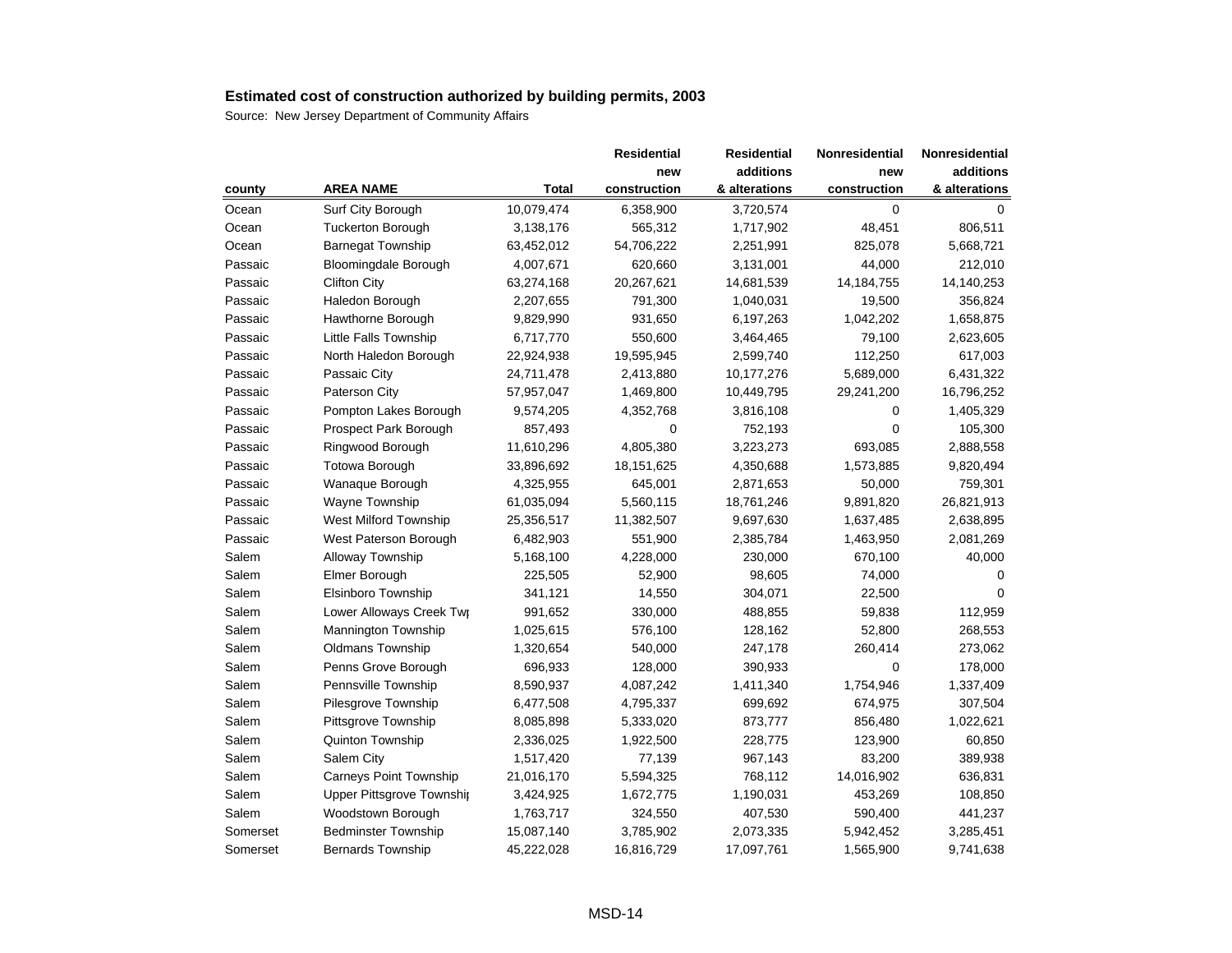|               |                             |              | Residential  | <b>Residential</b> | Nonresidential | Nonresidential |
|---------------|-----------------------------|--------------|--------------|--------------------|----------------|----------------|
|               |                             |              | new          | additions          | new            | additions      |
| county        | <b>AREA NAME</b>            | <b>Total</b> | construction | & alterations      | construction   | & alterations  |
| Somerset      | Bernardsville Borough       | 17,988,374   | 2,426,800    | 10,267,137         | 1,557,000      | 3,737,437      |
| Somerset      | Bound Brook Borough         | 2,234,155    | 460,400      | 1,483,150          | 0              | 290,605        |
| Somerset      | <b>Branchburg Township</b>  | 58,468,644   | 2,087,415    | 5,598,838          | 17,788,048     | 32,994,343     |
| Somerset      | <b>Bridgewater Township</b> | 39,274,399   | 10,248,095   | 10,164,529         | 6,220,325      | 12,641,450     |
| Somerset      | Far Hills Borough           | 3,734,900    | 1,200        | 13,200             | 3,670,500      | 50,000         |
| Somerset      | Franklin Township           | 177,453,393  | 61,267,840   | 9,799,206          | 83,969,092     | 22,417,255     |
| Somerset      | Green Brook Township        | 11,650,597   | 5,835,280    | 3,081,949          | 47,500         | 2,685,868      |
| Somerset      | Hillsborough Township       | 29,088,881   | 2,558,676    | 11,969,327         | 1,614,300      | 12,946,578     |
| Somerset      | Manville Borough            | 3,611,026    | 162,000      | 2,729,056          | 118,800        | 601,170        |
| Somerset      | Millstone Borough           | 220,697      | 12,100       | 185,527            | 20,000         | 3,070          |
| Somerset      | Montgomery Township         | 44,222,497   | 27,310,551   | 10,523,712         | 2,180,485      | 4,207,749      |
| Somerset      | North Plainfield Borough    | 5,443,029    | 255,000      | 3,516,133          | 0              | 1,671,896      |
| Somerset      | Peapack-Gladstone Boro      | 4,020,134    | 1,058,400    | 1,526,763          | $\overline{0}$ | 1,434,971      |
| Somerset      | Raritan Borough             | 42,763,490   | 1,702,051    | 1,915,903          | 31,151,662     | 7,993,874      |
| Somerset      | Rocky Hill Borough          | 2,066,337    | 0            | 513,962            | 0              | 1,552,375      |
| Somerset      | Somerville Borough          | 18,691,160   | 606,250      | 3,498,237          | 1,705,900      | 12,880,773     |
| Somerset      | South Bound Brook Boro      | 1,124,740    | 288,300      | 748,481            | 24,100         | 63,859         |
| Somerset      | Warren Township             | 41,656,350   | 12,048,229   | 11,039,634         | 9,619,887      | 8,948,600      |
| Somerset      | Watchung Borough            | 30,878,175   | 4,412,650    | 4,351,210          | 13,797,450     | 8,316,865      |
| Sussex        | Andover Borough             | 254,493      | $\mathbf 0$  | 170,993            | 20,000         | 63,500         |
| Sussex        | Andover Township            | 9,353,425    | 3,297,575    | 2,601,226          | 2,878,940      | 575,684        |
| Sussex        | <b>Branchville Borough</b>  | 255,397      | $\mathbf 0$  | 251,932            | 0              | 3,465          |
| Sussex        | <b>Byram Township</b>       | 7,562,798    | 3,009,358    | 2,242,936          | 330,011        | 1,980,493      |
| Sussex        | Frankford Township          | 8,501,829    | 4,993,775    | 3,000,708          | 35,254         | 472,092        |
| Sussex        | Franklin Borough            | 3,857,995    | 651,845      | 1,723,037          | 448,159        | 1,034,954      |
| Sussex        | Fredon Township             | 10,145,596   | 7,201,350    | 1,578,378          | 559,942        | 805,926        |
| Sussex        | <b>Green Township</b>       | 13,738,622   | 4,054,724    | 1,157,568          | 207,153        | 8,319,177      |
| Sussex        | Hamburg Borough             | 3,754,284    | 535,755      | 513,400            | 14,500         | 2,690,629      |
| Sussex        | Hampton Township            | 12,254,955   | 4,800,590    | 2,225,114          | 2,551,891      | 2,677,360      |
| Sussex        | Hardyston Township          | 20,978,899   | 9,230,837    | 2,111,375          | 9,121,276      | 515,411        |
| <b>Sussex</b> | Hopatcong Borough           | 10,709,512   | 3,100,325    | 3,170,255          | 3,171,675      | 1,267,257      |
| <b>Sussex</b> | Lafayette Township          | 7,124,555    | 3,308,195    | 547,153            | 2,174,076      | 1,095,131      |
| <b>Sussex</b> | Montague Township           | 6,331,426    | 4,909,496    | 426,085            | 128,093        | 867,752        |
| <b>Sussex</b> | Newton Town                 | 16,075,198   | 1,336,053    | 1,127,080          | 5,205,354      | 8,406,711      |
| <b>Sussex</b> | Ogdensburg Borough          | 1,246,681    | 0            | 1,166,431          | 60,500         | 19,750         |
| Sussex        | Sandyston Township          | 2,347,675    | 1,270,700    | 653,409            | 123,000        | 300,566        |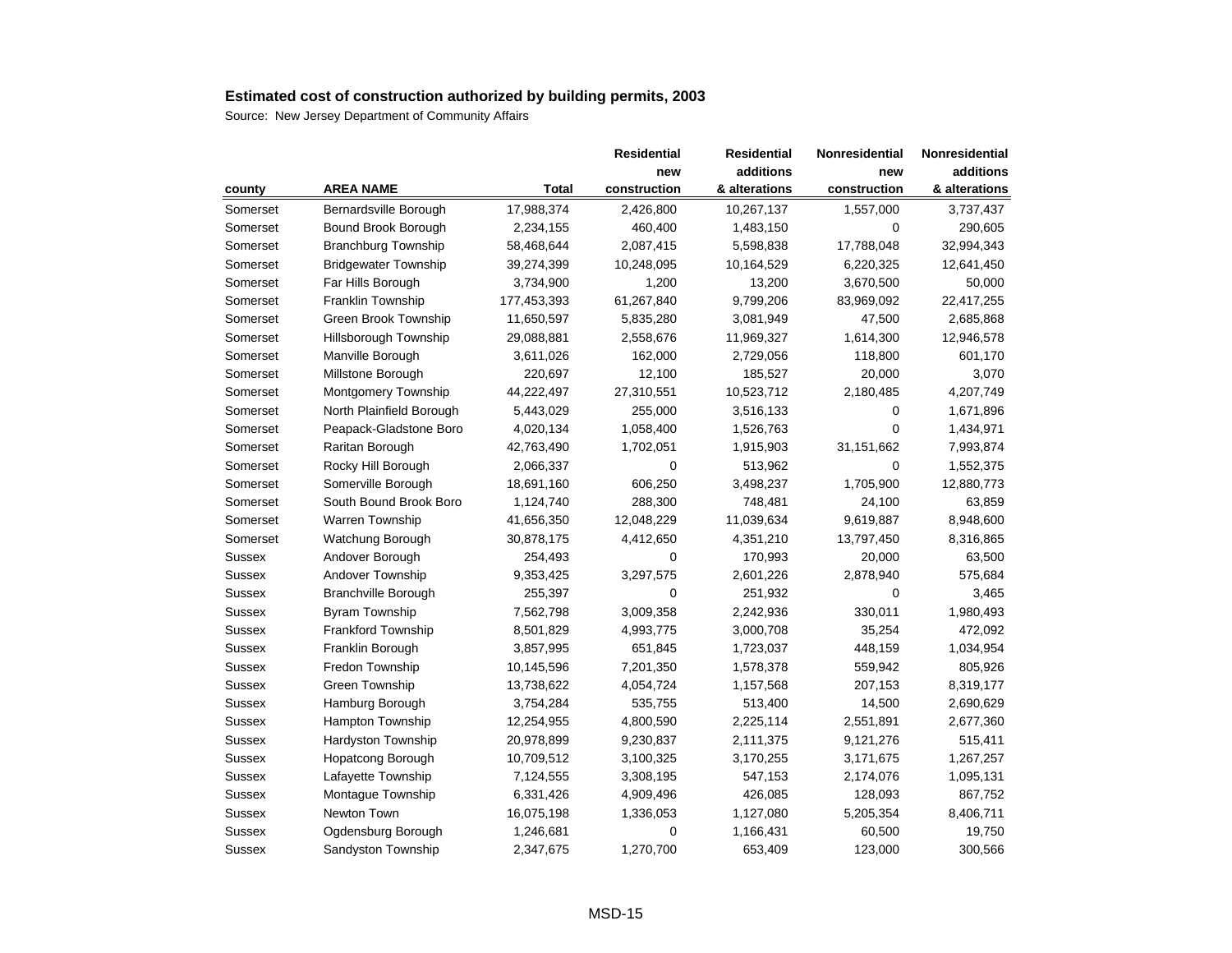|        |                            |              | <b>Residential</b> | <b>Residential</b> | Nonresidential | Nonresidential |
|--------|----------------------------|--------------|--------------------|--------------------|----------------|----------------|
|        |                            |              | new                | additions          | new            | additions      |
| county | <b>AREA NAME</b>           | <b>Total</b> | construction       | & alterations      | construction   | & alterations  |
| Sussex | Sparta Township            | 39,159,819   | 15,213,510         | 8,659,779          | 11,956,412     | 3,330,118      |
| Sussex | Stanhope Borough           | 3,010,433    | 1,119,035          | 1,293,398          | 379,700        | 218,300        |
| Sussex | <b>Stillwater Township</b> | 3,959,923    | 1,263,225          | 1,887,376          | 295,967        | 513,355        |
| Sussex | Sussex Borough             | 823,308      | 244,000            | 398,244            | 0              | 181,064        |
| Sussex | Vernon Township            | 23,334,112   | 5,182,071          | 7,000,520          | 2,222,779      | 8,928,742      |
| Sussex | <b>Walpack Township</b>    | 2,000        | 0                  | 0                  | 2,000          | 0              |
| Sussex | <b>Wantage Township</b>    | 18,906,644   | 13,805,681         | 3,365,121          | 707,863        | 1,027,979      |
| Union  | Berkeley Heights Townshi   | 16,020,773   | 1,855,400          | 8,222,711          | 2,049,300      | 3,893,362      |
| Union  | <b>Clark Township</b>      | 14,278,124   | 778,900            | 7,326,479          | 3,716,000      | 2,456,745      |
| Union  | <b>Cranford Township</b>   | 21,587,133   | 1,417,743          | 14,003,078         | 430,200        | 5,736,112      |
| Union  | Elizabeth City             | 95,052,210   | 39,898,343         | 8,943,449          | 1,927,703      | 44,282,715     |
| Union  | Fanwood Borough            | 9,415,725    | 675,000            | 4,407,813          | 5,000          | 4,327,912      |
| Union  | Garwood Borough            | 9,980,494    | 224,648            | 1,331,070          | 801,025        | 7,623,751      |
| Union  | Hillside Township          | 13,281,638   | 1,325,106          | 2,885,063          | 6,595,685      | 2,475,784      |
| Union  | Kenilworth Borough         | 13,446,044   | 2,039,150          | 2,561,936          | 439,400        | 8,405,558      |
| Union  | <b>Linden City</b>         | 32,280,183   | 5,302,362          | 6,345,601          | 7,604,612      | 13,027,608     |
| Union  | Mountainside Borough       | 13,323,519   | 1,369,150          | 4,945,654          | 0              | 7,008,715      |
| Union  | New Providence Borough     | 16,262,120   | 2,600,700          | 10,237,992         | 85,003         | 3,338,425      |
| Union  | <b>Plainfield City</b>     | 26,601,591   | 947,275            | 9,140,314          | 242,000        | 16,272,002     |
| Union  | <b>Rahway City</b>         | 22,638,191   | 13,042,093         | 3,056,183          | 1,280,950      | 5,258,965      |
| Union  | Roselle Borough            | 5,867,690    | 86,400             | 3,253,933          | 763,673        | 1,763,684      |
| Union  | Roselle Park Borough       | 4,929,120    | 125,001            | 2,012,831          | 1,193,400      | 1,597,888      |
| Union  | Scotch Plains Township     | 25,888,154   | 4,949,665          | 12,055,150         | 6,162,588      | 2,720,751      |
| Union  | Springfield Township       | 18,722,165   | 1,654,278          | 5,186,159          | 8,733,062      | 3,148,666      |
| Union  | <b>Summit City</b>         | 40,285,010   | 4,654,300          | 22,642,429         | 471,916        | 12,516,365     |
| Union  | Union Township             | 27,109,471   | 2,027,300          | 10,665,414         | 2,472,127      | 11,944,630     |
| Union  | <b>Westfield Town</b>      | 46,328,996   | 9,216,545          | 31,471,760         | 2,626,653      | 3,014,038      |
| Union  | Winfield Township          | 126,685      | 0                  | 111,185            | 2,700          | 12,800         |
| Warren | <b>Allamuchy Township</b>  | 7,519,743    | 5,810,260          | 1,026,501          | 164,534        | 518,448        |
| Warren | Alpha Borough              | 1,672,310    | 441,500            | 597,008            | 234,080        | 399,722        |
| Warren | <b>Belvidere Town</b>      | 964,110      | 15,600             | 746,934            | $\mathbf 0$    | 201,576        |
| Warren | <b>Blairstown Township</b> | 8,038,047    | 2,778,161          | 2,022,073          | 1,764,055      | 1,473,758      |
| Warren | Franklin Township          | 4,232,828    | 1,259,300          | 1,224,557          | 47,800         | 1,701,171      |
| Warren | Frelinghuysen Township     | 3,002,395    | 1,986,020          | 513,675            | 70,100         | 432,600        |
| Warren | Greenwich Township         | 4,413,857    | 1,137,045          | 2,080,382          | $\mathbf 0$    | 1,196,430      |
| Warren | <b>Hackettstown Town</b>   | 39,464,399   | 4,947,135          | 936,986            | 6,138,458      | 27,441,820     |